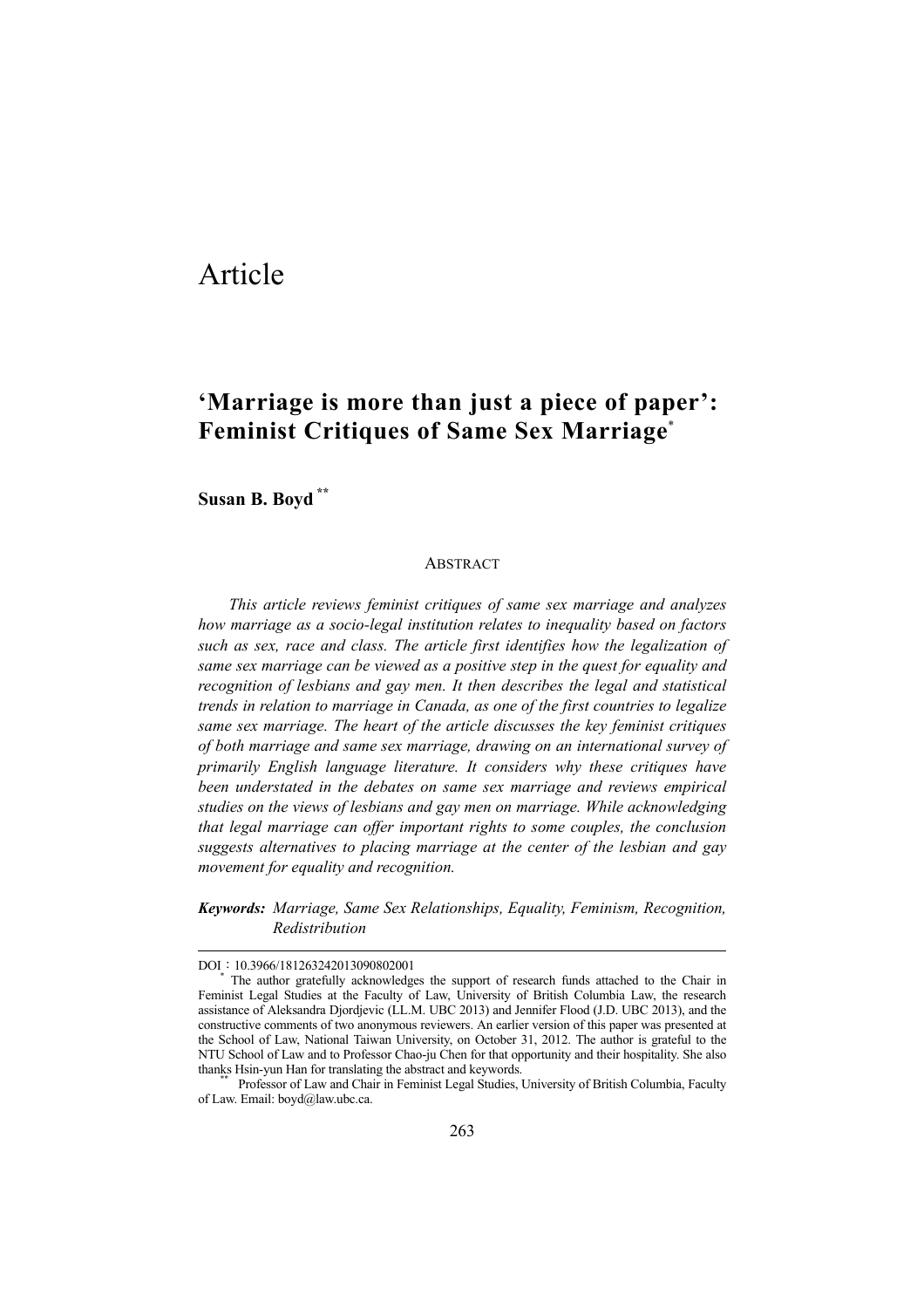| 264<br>National Taiwan University Law Review | [Vol. $8:2$ |
|----------------------------------------------|-------------|
|----------------------------------------------|-------------|

#### **CONTENTS**

| I.  |                                                               |  |
|-----|---------------------------------------------------------------|--|
| II. | PROGRESSIVE ARGUMENTS IN FAVOUR OF SAME SEX MARRIAGE 267      |  |
|     |                                                               |  |
|     |                                                               |  |
|     |                                                               |  |
|     |                                                               |  |
|     |                                                               |  |
|     |                                                               |  |
|     |                                                               |  |
|     | A. Recognition: Who is Recognized and Who is Marginalized?272 |  |
|     |                                                               |  |
|     | Marriage and the Marginalization of Other Models<br>2         |  |
|     |                                                               |  |
|     | $3_{-}$                                                       |  |
|     | 4.                                                            |  |
|     | B. Redistribution: Marriage and Economic Inequality 278       |  |
| V.  | THE INVISIBILITY OF FEMINIST VOICES IN THE SAME SEX           |  |
|     |                                                               |  |
|     |                                                               |  |
|     |                                                               |  |
|     | VI. EQUIVOCATING ON MARRIAGE: EMPIRICAL STUDIES OF            |  |
|     |                                                               |  |
|     |                                                               |  |
|     |                                                               |  |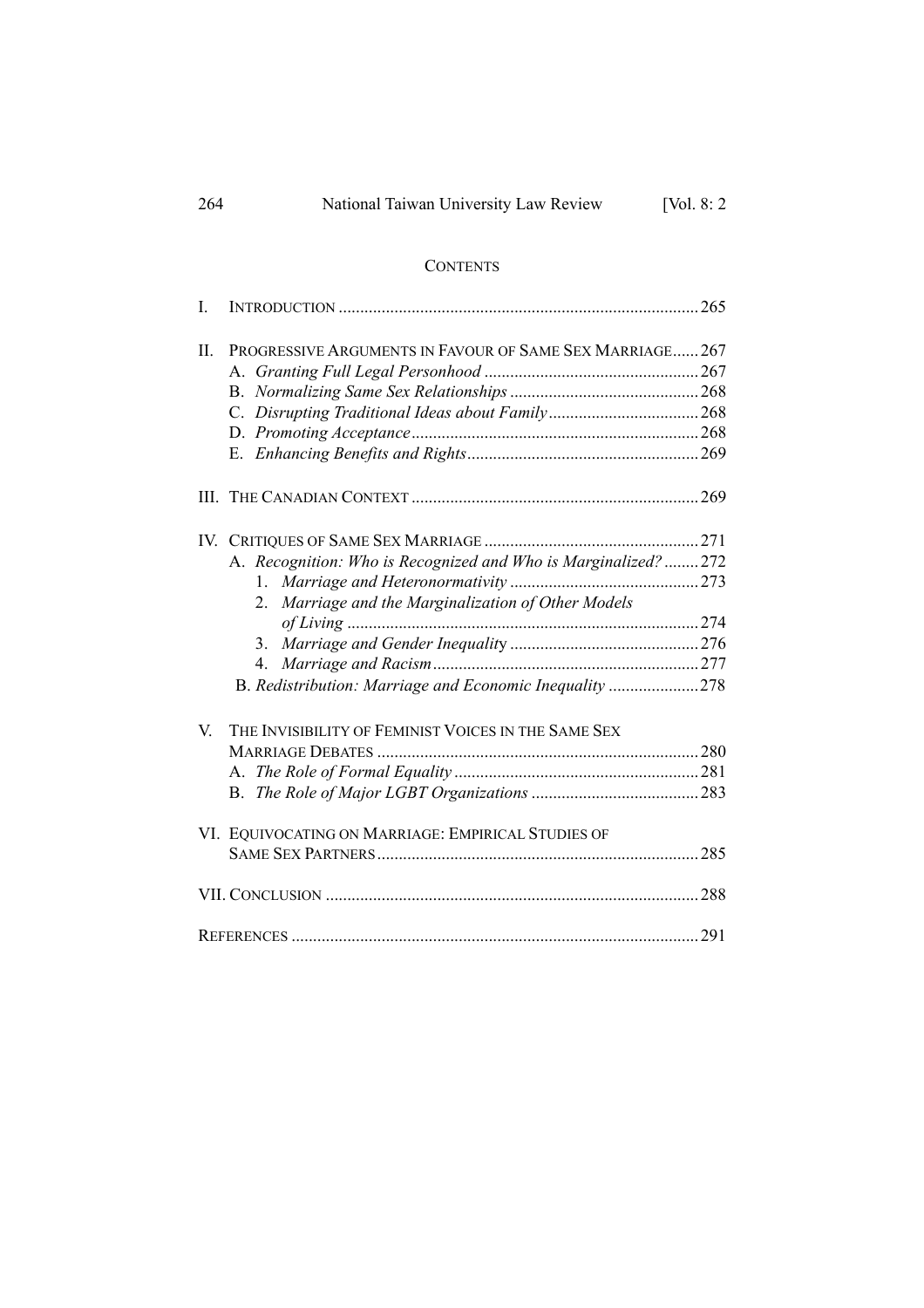l

#### I. INTRODUCTION

Two Taiwanese women were married in a Buddhist lesbian wedding near Taipei in August  $2012<sup>1</sup>$  In law, this marriage is not valid, as Taiwan has not legalized same sex marriage, in contrast to several other countries worldwide.<sup>2</sup> Nevertheless, this lesbian wedding apparently received quite positive media coverage and was a cause for celebration by many. Indeed, there is a history of such public weddings in Taiwan, and one couple that staged such a marriage in 2006 tried to register to marry.<sup>3</sup> When they were declined, the couple began a lawsuit, although they subsequently withdrew the suit, apparently due to delays by the court.<sup>4</sup> On the legislative front, the cabinet in Taiwan drafted a bill in 2003 to legalize same-sex marriages and to allow same sex couples to adopt children. While this bill has not yet been reviewed by the Taiwanese parliament, same sex marriage is clearly a live political issue in Taiwan, as it is in numerous other countries, such as the United States of America.<sup>5</sup>

This article does not presume to explore the feminist debates on same sex marriage by reference to how they play out in Taiwan, and acknowledges the existing literature on the topic in languages other than English. $<sup>6</sup>$  Instead,</sup> the goal of the article is to offer a review and assessment of English language literature on the issue, focusing mainly on feminist contributions and on how

 <sup>1.</sup> Niko Bell, Lesbian Buddhist Wedding a First for Taiwan, XTRA (Aug.12, 2012),

http://dailyxtra.com/canada/news/lesbian-buddhist-wedding-first-taiwan.

 <sup>2.</sup> Argentina, Belgium, Brazil, Canada, Denmark, France, Iceland, Netherlands, Norway, Portugal, South Africa, Spain, Sweden, several states in the USA, and the Federal District of Mexico City. Uruguay and New Zealand have passed laws that will come into effect in 2013. The United Kingdom has passed a law that will legalize same sex marriage in England and Wales, expected to come into effect in 2014. Several other countries or jurisdictions are considering bills to legalize same sex marriage, including Andorra, Finland, Germany, Ireland, Luxembourg, Nepal, Scotland, and Taiwan.

 <sup>3.</sup> Most information about same sex marriage in Asia is drawn from Douglas Sanders, *Same-Sex Marriage: An Old and New Issue in Asia, in* CONTEMPORARY GENDER RELATIONS AND CHANGES IN LEGAL CULTURES 211 (Hanne Petersen et al. eds., 2013).

 <sup>4.</sup> Christie Chen, Gay Couple Withdraws Same-Sex Marriage Case, FOCUS TAIWAN (Jan. 23, 2013), http://focustaiwan.tw/news/asoc/201301230024.aspx.

 <sup>5.</sup> The United States Supreme Court handed down decisions in two cases on same sex marriage on June 26, 2013. In *United States v Windsor*, a majority of 5 held section 3 of the federal *Defense of Marriage Act*, which defined marriage as "a legal union between one man and one woman", to be unconstitutional. In *Hollingsworth v Perry*, California's Proposition 8 was at issue, which added a provision to the California Constitution stating that "only marriage between a man and a woman is valid or recognized in California." State officials chose not to defend the constitutionality of the statute, and the majority of the Court decided that a private party did not have standing to defend the constitutionality of the state statute in federal court. Thus, the appeal to the US Court of Appeals for the Ninth Circuit was vacated, leaving intact the US District Court ruling that struck down Proposition 8.

 <sup>6.</sup> *E.g.*, Chao-ju Chen, Hunyin Tsowei Falu\_ Shang Tê Ihsinglien Fuch'üan Yü T'êch'üan [*Marriage as Heterosexual Patriarchy and Privilege: A Legal Feminist Critique*], 27 NÜ HSIAO HSIAO CHIH [J. WOMEN'S & GENDER STUD.] 113 (2010).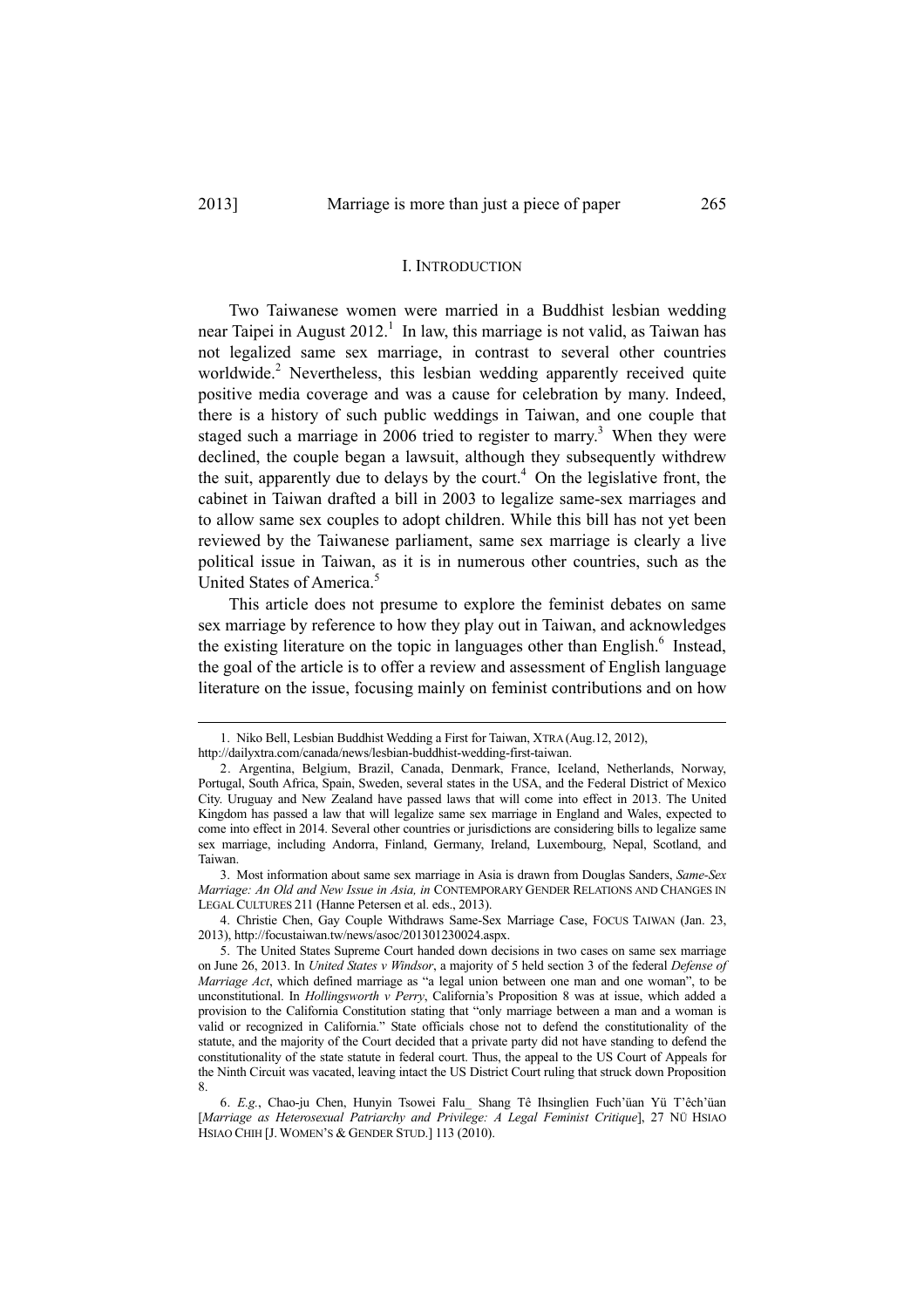marriage relates to inequality, and also offering a Canadian perspective. The article first identifies the ways in which the legalization of same sex marriage can be viewed as a positive step in the quest for equality of lesbians and gay men and, indeed, in the quest for equal rights for all. It then briefly describes the legal and statistical trends in Canada in relation to marriage, given that Canada was one of the first countries to legalize same sex marriage. The heart of the article discusses the key feminist (and related) critiques of both marriage and same sex marriage, drawing on an international survey of primarily English language literature, before considering why these critiques have been understated in the same sex marriage debates. Some empirical studies that have been conducted in relation to the views of lesbians and gay men on same sex marriage (or civil partnership) are then reviewed, before the article concludes with suggestions for strategies alternative to placing same sex marriage at the center of the lesbian and gay movement for equality and recognition.

Before beginning, it must be emphasized that feminist critiques of same sex marriage should not be understood as efforts to derail the quest for equality by lesbians and gay men, or by same sex couples. Instead, these critiques form part of a larger critical analysis of the institution of marriage from both feminist and queer perspectives.<sup>7</sup> As the two Taiwanese Buddhist lesbians said: "Marriage is more than just a piece of paper."<sup>8</sup> It is also a key socio-legal institution in society, and one that does not always have benign consequences. It has important, and sometimes very problematic, socio-economic consequences for some individuals and for some groups. These consequences are relevant whether a person is heterosexual or gay. A critical analysis of marriage illuminates the flaws in an equality strategy that places marriage at its centre. At the same time, as we see below, not all feminists are critical of marriage, same sex or otherwise, reflecting the diversity of feminist opinion in relation to issues such as this.

Critiques of marriage can be difficult for many people to accept. Women especially are still socialized into the expectation that marriage is the norm and that a key goal in their lives should be to find a man, to be married, and to have children. $9$  In many cultures, it is expected that children should be born into a marriage and raised by legally married couples. In fact, as we shall see below, this argument is often made to support the legalization of same sex marriage, so that children raised by same sex couples will be "legitimated" by marriage. Even in Western countries, where the number of

 $\overline{a}$ 

 <sup>7.</sup> NICOLA BARKER, NOT THE MARRYING KIND: A FEMINIST CRITIQUE OF SAME-SEX MARRIAGE 3 (2012).

 <sup>8.</sup> Bell, s*upra* note 1.

 <sup>9.</sup> *See, e.g.*, Elizabeth A. Sharp & Lawrence Ganong, *Living in the Gray: Women's Experiences of Missing the Marital Transition*, 69 J. MARRIAGE & FAM. 831, 832 (2007).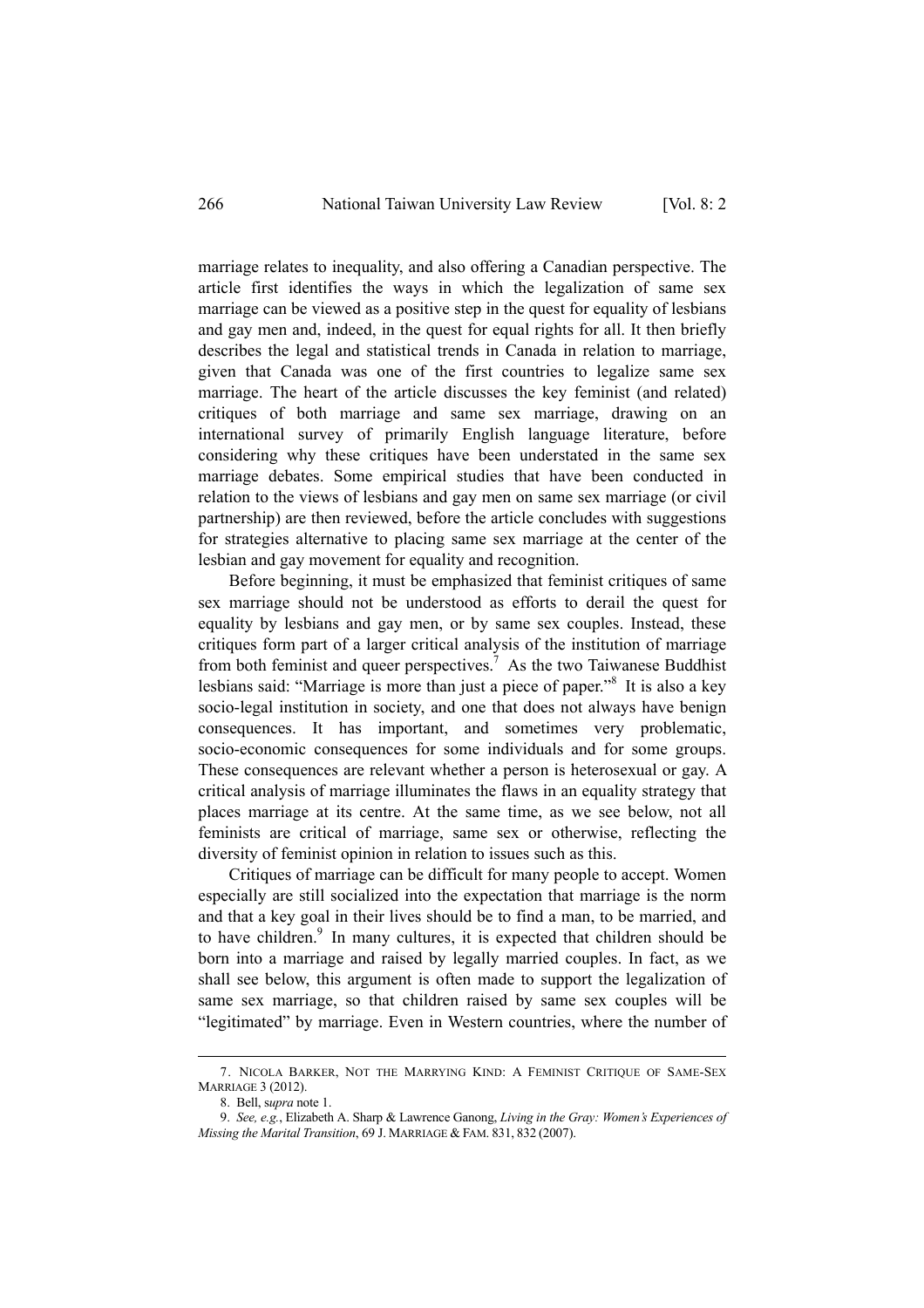unmarried couples has increased radically over the past two decades,  $10$ divorce rates are high, and women have unprecedented economic opportunities, it is not clear that marriage has been "deinstitutionalized", even if it has been transformed.<sup>11</sup> North American intimate life, instead, remains embedded within a tradition of romantic love, which suggests that self-fulfillment is best realized in the context of a married dyadic commitment, preferably life-long.<sup>12</sup>

II. PROGRESSIVE ARGUMENTS IN FAVOUR OF SAME SEX MARRIAGE

Numerous reasons are typically presented for the need to legalize same sex marriage.

#### A. *Granting Full Legal Personhood*

First, many proponents of same sex marriage argue that recognizing marriage rights is a marker of the recognition of human rights and equality in a country. It is, quite simply, the right thing to do. So, for instance, an editorial in the English language *China Post* in Taipei in September 2011 was titled "Taiwan could lead Asia with full recognition of gay rights." The editorial noted that Taiwanese President Ma said, when he was mayor of Taipei City, that "Gay rights are a part of human rights." He then went on to state :

The fight for equal rights for gays has been described as "the last major human rights struggle." How a nation treats its gay citizens is a good indicator of the general progressiveness of its society.<sup>13</sup>

Similarly, during the struggle for same sex marriage in Canada, the connection between same sex marriage and full citizenship rights, or legal personhood, for gay men and lesbians was clearly articulated, 14 and

 <sup>10.</sup> *See, e.g.*, Statistics Canada, *2011 Census of Population: Families, Households, Marital Status, Structural Type of Dwelling, Collectives*, THE DAILY, Sept. 19, 2012,

http://www.statcan.gc.ca/daily-quotidien/120919/dq120919a-eng.htm.

 <sup>11.</sup> Stephanie Coontz, *The World Historical Transformation of Marriage*, 66 J. MARRIAGE & FAM. 974, 979 (2004).

 <sup>12.</sup> Neil Gross, *The Detraditionalization of Intimacy Reconsidered*, 23(3) SOC. THEORY 286, 301 (2005); Andrew J. Cherlin, *The Deinstitutionalization of American Marriage*, 66 J. MARRIAGE & FAM. 848, 853 (2004).

 <sup>13.</sup> Editorial, *Taiwan Could Lead Asia with Full Recognition of Gay Rights*, THE CHINA POST, Sept. 10, 2011

http://www.chinapost.com.tw/editorial/taiwan-issues/2011/09/10/316140/Taiwan-could.htm.

 <sup>14.</sup> *See, e.g.*, KATHLEEN LAHEY, ARE WE "PERSONS" YET? LAW AND SEXUALITY IN CANADA (1999).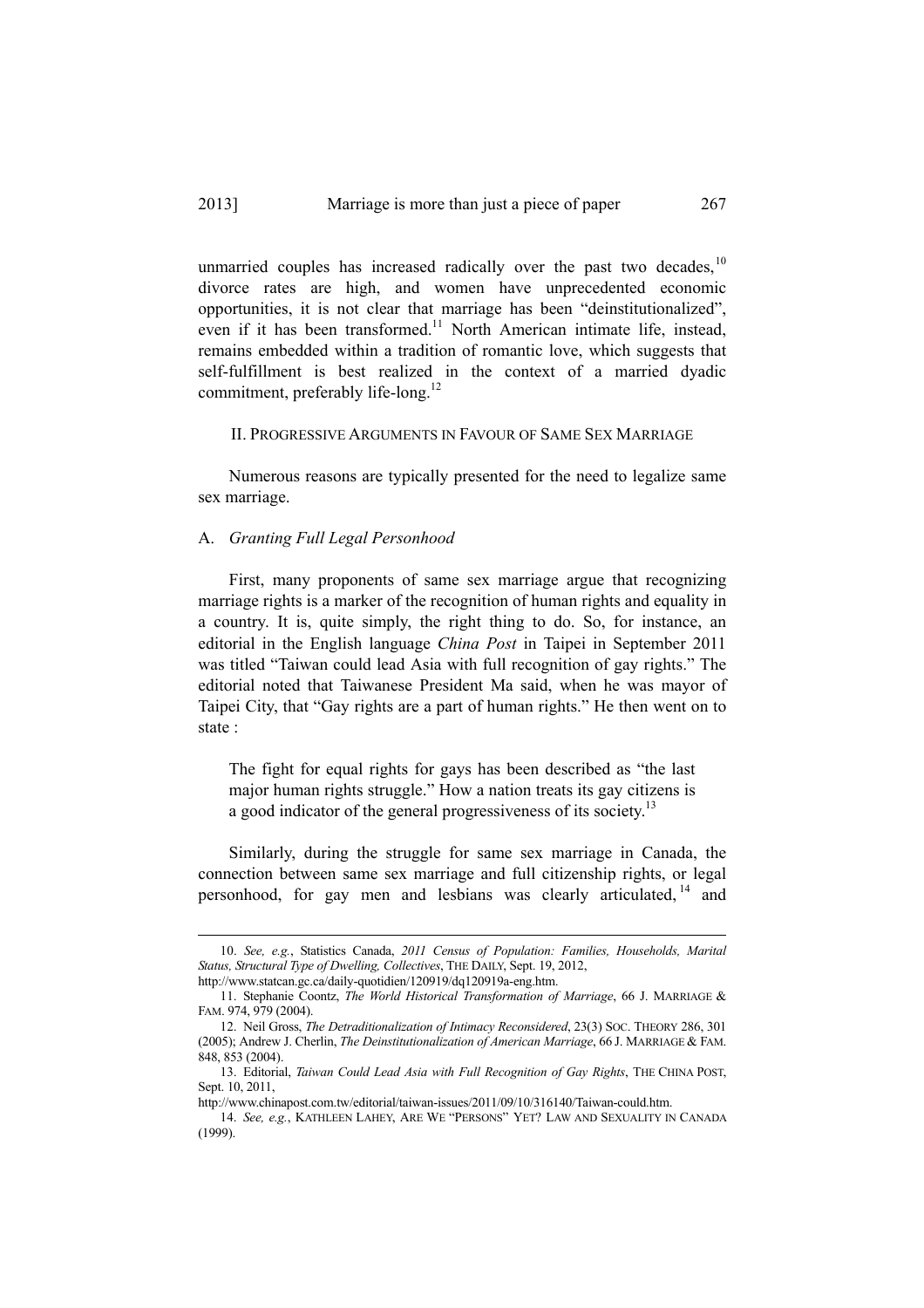accepted, as we see below.

#### B. *Normalizing Same Sex Relationships*

Second, given that marriage is viewed as a desirable institution in society and the "normal" thing for adults to do, for same sex couples to be able to legally marry "normalizes" their relationship and, arguably, enhances positive recognition of their relationships. Cheshire Calhoun has argued that lesbian (and gay) oppression arises from the status of lesbians and gay men as outsiders or "outlaws", for instance, vis-à-vis marriage and family.<sup>15</sup> Being able to enter the institutions of marriage and family arguably elevates their status considerably and, in turn, may bolster the strength of those institutions.

#### C. *Disrupting Traditional Ideas about Family*

A third and more feminist argument in favour of same sex marriage is that it changes normative ideas about family and de-genders marriage, disrupting the idea that marriage and kinship rest on naturalistic and biologistic notions of reproduction and family.<sup>16</sup> Same sex marriage might also contribute to feminist efforts to eradicate essentialist assumptions about the natural complementarity of female and male roles. The fact that social conservatives are so adamantly opposed to same sex marriage arguably shows that they are worried about potential to disrupt traditional ideas about family.

#### D. *Promoting Acceptance*

A fourth point is that being able to be legally married contributes to the acceptance of same sex relationships, and potentially of children born within them, by family members and by society. For example, the lesbians who married in Taiwan said:

Marriage is more than just a piece of paper. It's something a whole family shares in.<sup>17</sup>

 <sup>15.</sup> CHESHIRE CALHOUN, FEMINISM, THE FAMILY, AND THE POLITICS OF THE CLOSET: LESBIAN AND GAY DISPLACEMENT 132 (2000). For an engagement with, and refutation of, Calhoun, *see* BARKER, *supra* note 7, at ch. 4.

 <sup>16.</sup> *See generally, e.g.*, Nan D. Hunter, *Marriage, Law and Gender: A Feminist Inquiry*, *in* SEX WARS: SEXUAL DISSENT AND POLITICAL CULTURE 107 (Lisa Duggan & Nan D. Hunter eds., 1995); Barbara J. Cox, *A (Personal) Essay on Same-Sex Marriage*, *in* SAME-SEX MARRIAGE: THE MORAL AND LEGAL DEBATE 27 (Robert M. Baird & Stuart E. Rosenbaum eds., 1997).

 <sup>17.</sup> Bell, *supra* note 1.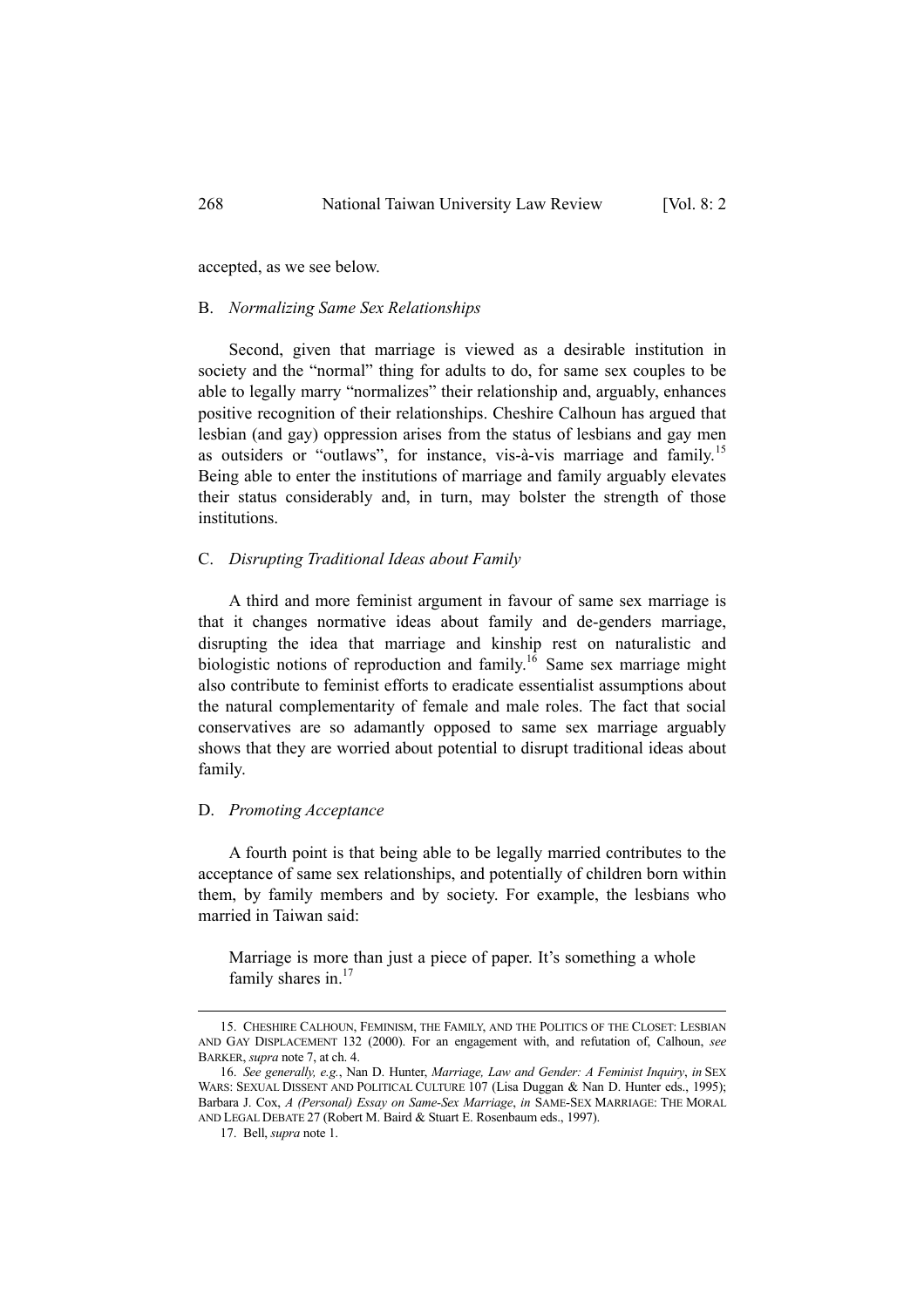#### 2013] Marriage is more than just a piece of paper 269

Although the brides' parents did not ultimately attend the wedding because it became clear that it would be a big media event with publicity, the photos indicate that the marriage garnered a great deal of support.<sup>18</sup> Given that this marriage was not legal, and yet still invoked support from family members and the couple's religion, presumably a legalized same sex marriage would offer even greater recognition and support to same sex couples.

#### E. *Enhancing Benefits and Rights*

Fifth and finally, marriage typically offers both economic benefits (e.g. the ability to claim spousal support and inheritance rights) and status benefits (e.g. decision-making if a spouse is incapacitated) that can assist spouses in some difficult life circumstances. Although unmarried cohabitants are gaining similar rights in some jurisdictions, marriage remains the clearest route to obtaining these benefits. In particular, the disadvantaged partner in an intimate relationship may obtain important financial compensation, for instance, for their unpaid labour that benefited the other partner during the relationship, or protection from violence at the end of a relationship.

#### III. THE CANADIAN CONTEXT

In Canada, gay men and lesbians have made great progress in relation to human rights. There is, however, ongoing evidence of homophobia – or the unreasoning fear of or antipathy towards homosexuals or homosexuality – notably in the form of assaults on or bullying of individuals or couples perceived to be gay.19 As well, some challenges to the recognition of same sex marriage and other legal innovations continue to emanate from some religious groups. For example, some marriage commissioners would like to be able to refuse to officiate over same sex marriages on religious grounds, even though they are publicly appointed officials.<sup>20</sup>

 <sup>18.</sup> *Id.*

 <sup>19.</sup> *See Hate Crimes Targeting LGBT Community Remain Most Violent in Canada*, EGALE CANADA HUMAN RIGHTS TRUST (2012),

http://egale.ca/discrimination-and-hate-crimes/hate-crimes-targeting-lgbt-community-remain-most-vio lent-in-canada; CATHERINE TAYLOR & TRACEY PETER, EVERY CLASS IN EVERY SCHOOL: FINAL REPORT ON THE FIRST NATIONAL CLIMATE SURVEY ON HOMOPHOBIA, BIPHOBIA, AND TRANSPHOBIA IN CANADIAN SCHOOLS, EGALE CANADA HUMAN RIGHTS TRUST (2011),

http://egale.ca/wp-content/uploads/2011/05/EgaleFinalReport-web.pdf; Human Rights Council, *Report of the United Nations High Commissioner for Human Rights on Discriminatory Laws and Practices and Acts of Violence Against Individuals Based on Their Sexual Orientation and Gender Identity*, U.N. Doc. A/HRC/19/41 (Nov. 17, 2011).

<sup>20.</sup> In the province of Saskatchewan, an effort to exempt some marriage commissioners failed: Marriage Commissioners Appointment Under The Marriage Act (Re), 2011 SKCA 3 (Can.).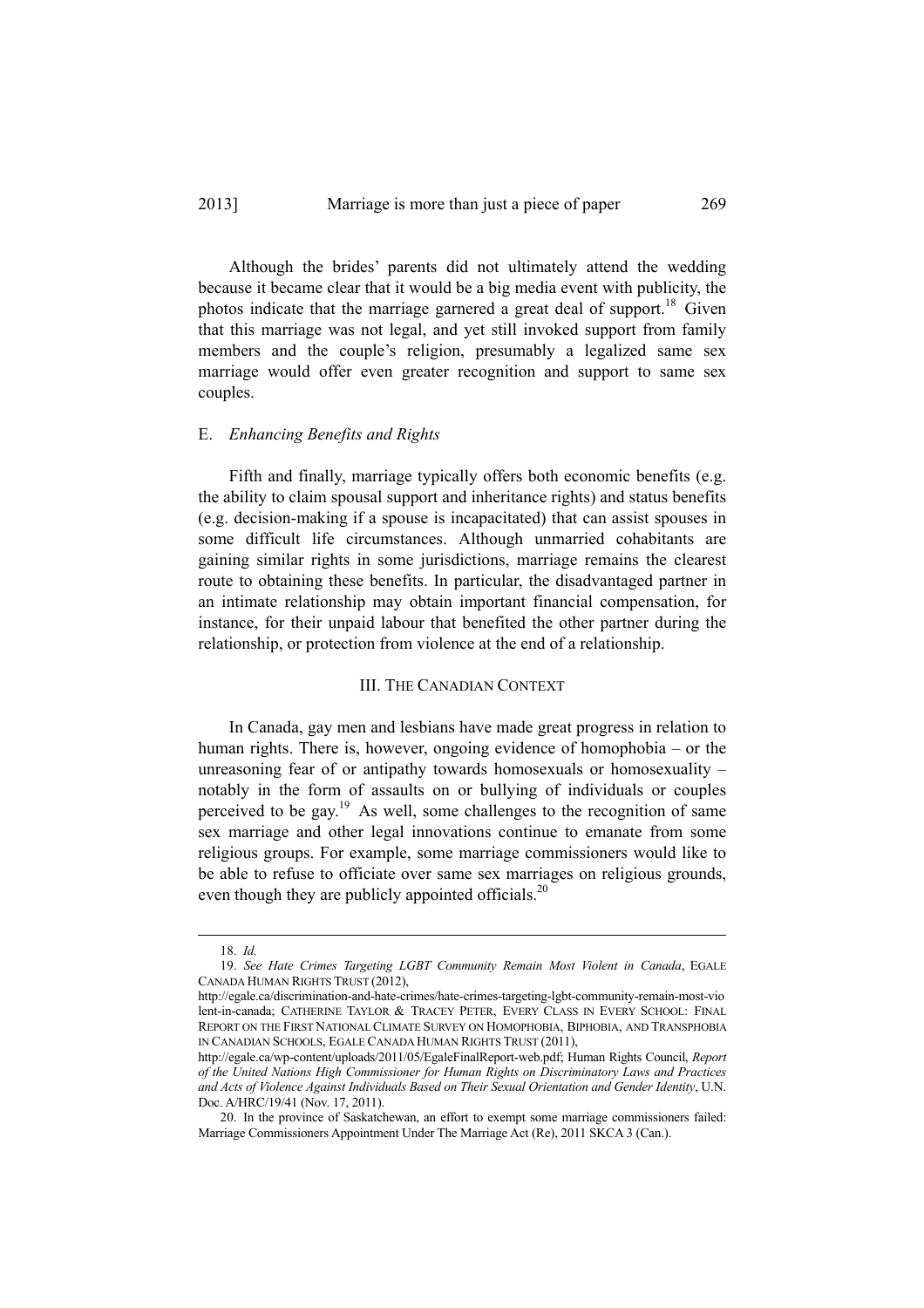Overall, however, the Canadian story is one of more or less steady progress towards legal recognition of the reality of both homosexuality and of same sex partnerships. Canada decriminalized homosexuality in  $1969^{21}$ and was the third country to legalize same sex marriage in  $2005<sup>22</sup>$  In between those two dates, many incremental changes occurred. First came basic changes to human rights laws, introducing protection against discrimination on the basis of sexual orientation.<sup>23</sup> Although Canada's constitutional *Charter of Rights and Freedoms*24 did not explicitly list sexual orientation as a prohibited ground of discrimination, its highest court, the Supreme Court of Canada, did eventually "read in" sexual orientation to the other grounds such as sex, race and religion.<sup>25</sup>

In terms of the legal recognition of same sex relationships, Canada's courts and the legislatures gradually revised the definition of "spouse" or "common law partner" in many statutes to include same sex partners who had cohabited for a particular period of time in a conjugal or "marriage-like" relationship, usually between one and three years. For example, same sex partners are included as "common law partners" in Canadian federal tax laws if they have lived together for one year (or if they are married, of course).<sup>26</sup> Most family law statutes recognize same sex partners, even if unmarried, for the purposes of legal issues such as spousal support, child custody, child support, and, sometimes, marital property.<sup>27</sup> Important legal remedies are therefore available at the end of an unequal relationship, for example, for economically dependent partners. Early in the twenty-first century, several courts declared the opposite sex definition of marriage to be unconstitutional, violating the equality rights of lesbians and gay men.<sup>28</sup> In 2005, the Civil Marriage Act revised the legal definition of marriage so that same sex partners could legally marry.<sup>29</sup>

Statistically, Canada's latest census in 2011 found that the number of same sex couples had increased significantly from 2006, by  $42.4\%$ .<sup>30</sup>

27. *E.g.*, Family Law Act, SBC 2011, c. 25 (Can.).

 $\overline{a}$ 

 <sup>21.</sup> Criminal Law Amendment Act, 1968-69, S.C. 1968-69, c. 38 (Can.).

 <sup>22.</sup> Civil Marriage Act, S.C. 2005, c. 33 (Can.).

 <sup>23.</sup> Quebec was the first jurisdiction in Canada to include sexual orientation as a prohibited ground for discrimination in 1977. *See Same-Sex Rights in Canada*, CBC NEWS, Jan. 12, 2012, http://www.cbc.ca/news/canada/story/2012/01/12/f-same-sex-rights.html.

 <sup>24.</sup> Canadian Charter of Rights and Freedoms, Part I of the Constitution Act, 1982, *being*  Schedule B to the Canada Act, 1982, c. 11 (U.K.).

 <sup>25.</sup> Egan v. Canada, [1995] 2 S.C.R. 513 (Can.).

 <sup>26.</sup> *See* Rosenberg v. Canada (Att'y Gen.) (1998), 158 DLR 4th 664 (Can. Ont. C.A.); Income Tax Act, R.S.C. 1985, c. 1 (5th Supp.), s 248.

 <sup>28.</sup> *See, e.g.*, Halpern v. Canada (Att'y Gen.) (2003), 225 DLR 4th 529 (Can. Ont. C.A.); Reference re Same-Sex Marriage, 2004 SCC 79, [2004] 3 S.C.R. 698 (Can.).

 <sup>29.</sup> Civil Marriage Act, S.C. 2005, c. 33 (Can.). The new definition of marriage is: "Marriage, for civil purposes, is the lawful union of two persons to the exclusion of all others" (*id.* § 2).

 <sup>30.</sup> Statistics Canada, *supra* note 10. The population of Canada in total is: 34, 482, 779.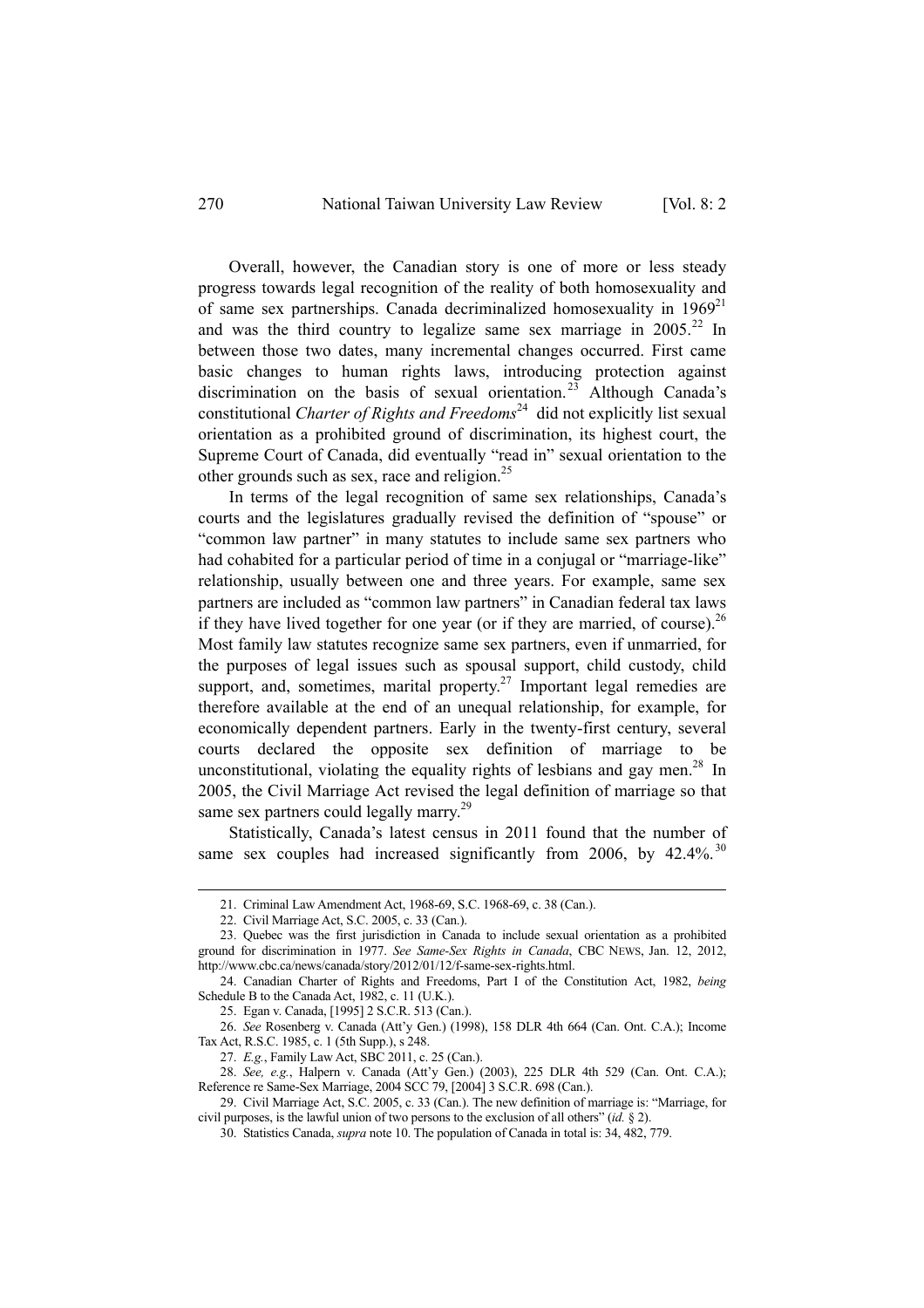Nevertheless, the extent of same sex partnerships should not be overstated, being only 0.8% of all 7,861,860 couples in Canada in 2011. Nor should the rate of marriage in the lesbian and gay community be overstated. Many couples choose to live unmarried in "common law" unions instead of entering legal marriages. As mentioned above, common law couples are accorded many, but not all, rights and responsibilities that married couples have, depending on what province they reside in. Although the numbers of same sex marriages nearly tripled across Canada from 2006 to 2011, after same sex marriage was legalized in 2005, only about 32.5% of all same sex couples recorded by Census Canada were legally married in 2011 – about 21,015, in contrast to the 43,560 same sex common law couples. The percentage of marriages (as opposed to living common law) amongst same sex couples was, however, up from 16.5% in 2006, and it may be that as time goes on the percentage will keep rising.

Having given the demographic trends from Canada, which show that same sex marriage is on the rise, even if it constitutes only a small minority of marriages in Canada, let us proceed to the heart of this article: a review of the critiques of the legalization of same sex marriage as a key strategy in the struggle for lesbian and gay equality.

#### IV. CRITIQUES OF SAME SEX MARRIAGE

A survey of international literature on same sex marriage reveals dissident voices concerning the embrace of same sex marriage emanating mainly from the United States, the United Kingdom, Scandinavia, and Canada. Some dissidents are also found from within countries such as the Czech Republic, Spain, and Israel.<sup>31</sup> These skeptical voices about the rush to lobby for marriage rights include both lesbian feminist and gay male activists.<sup>32</sup> By and large, though, there seems to have been more enthusiasm for marriage rights within the gay male community than within the lesbian community. With a few exceptions, the experience reflected in the following quote from a working class, Aboriginal Canadian woman who was the non-biological mother of her child is representative of the public discussions in Canada: "You know, marriage wasn't an issue for the lesbians. And we kept standing up at the [EGALE] meeting . . . and saying, 'That's not our issue'. And the rich gay men stood up and said, 'We want to be able to marry

 <sup>31.</sup> *See, e.g.*, Simona Fojtová, *Czech Lesbian Activism: Gay and Lesbian Parental Rights as a Challenge to Patriarchal Marriage*, 15(3) J. LESBIAN STUD. 356 (2011); Katerina Liskova, Taky chcete být normální? Homosexuálové, manželství a rodina [*Do You Wanna Be Normal Too? Homosexuals, Marriage, and Family*], BIOGRAF J. QUALITATIVE RES., Jan. 27, 2006, http://www.biograf.org/clanek.php?clanek=3803.

 <sup>32.</sup> Simon Formanek, *Demokracie, Filosofie, Bisexualita* [*Democracy, Philosophy, Bisexuality*], ADVOJKA (Sep. 7, 2008), http://www.advojka.cz/archiv/2008/28/demokracie-filosofie-bisexualita.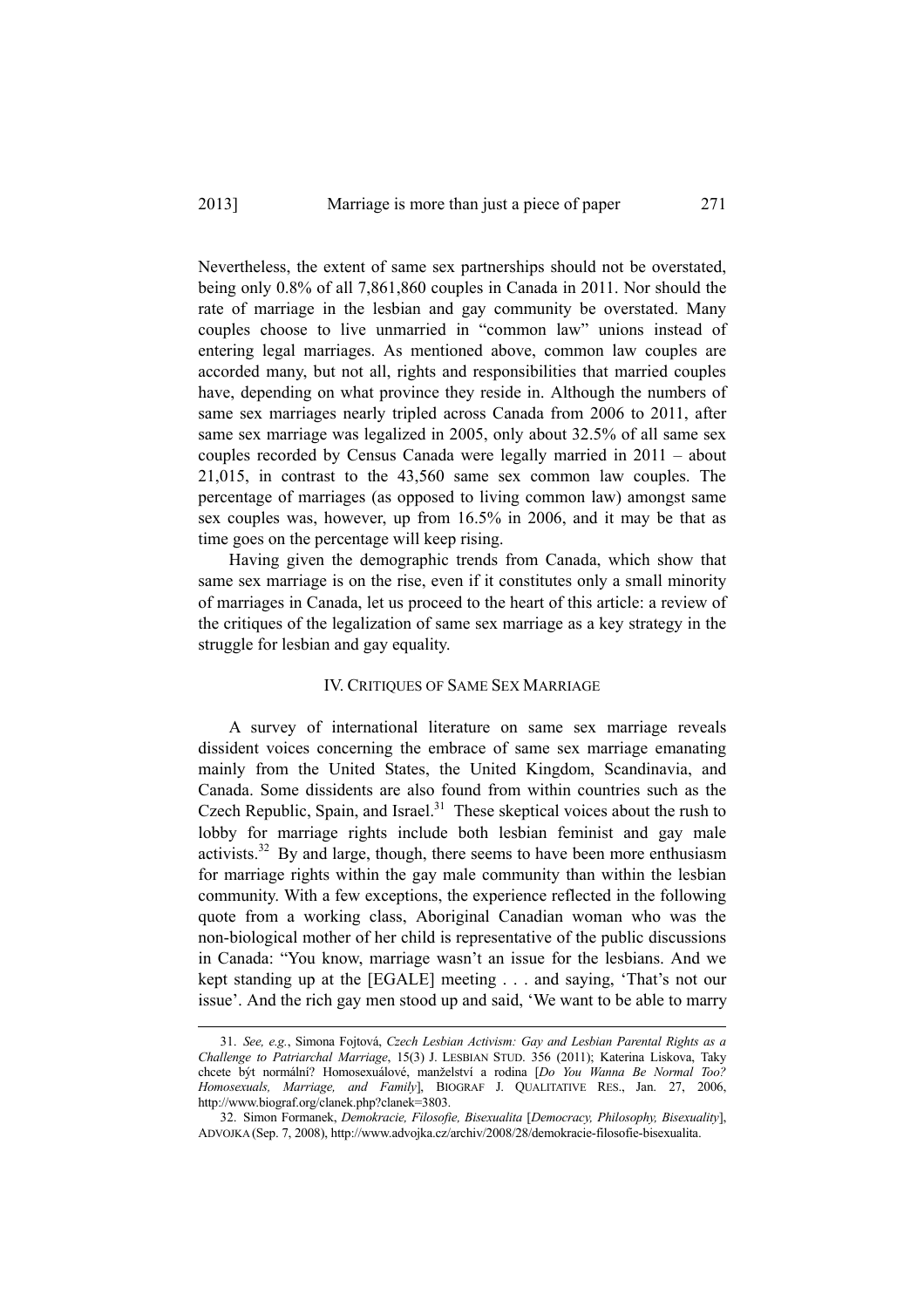each other'."33

For this lesbian mother, legalizing same sex marriage did little to help her to obtain legal rights in relation to her child and may even have deflected attention from such issues.

Early statistics in Spain indicated a greater take up of the opportunity to marry among gay male couples than lesbian couples.<sup>34</sup> Raquel Platero, writing in the Spanish context, raises the possibility that same sex couples may be less interested in marrying if they do not need to sponsor a partner to enter the country, or do not need marriage to protect their wealth or their children.<sup>35</sup> She also notes that the emphasis on same sex marriage has marginalized many other issues confronting lesbian, gay, bisexual, and transsexual (LGBT) communities. A small interview study in the United Kingdom revealed that some interviewees felt that in the context of global oppression of gays and lesbians, including threats to their lives, civil partnership was "rather missing the point."<sup>36</sup> Some interviewees also raised the question of economic insecurity: partners living on small incomes or pensions stood to lose a great deal in the material sense if they had entered a civil partnership. As we see below, this concern is real.

So far we have seen that views on the campaign for same sex marriage are fragmented, even within the lesbian and gay movement. The next part of this article reviews the critiques at a more theoretical level. Feminists writing on same sex marriage often point to critiques related to both recognition and redistribution of economic wellbeing.<sup>37</sup> Both of these critiques will be addressed, highlighting who is left out of the recognition that same sex marriage brings and who is disadvantaged by the redistribution of wealth related to same sex marriage.

#### A. *Recognition: Who is Recognized and Who is Marginalized?*

Same sex marriage clearly contributes to the public recognition, and

 $\overline{a}$ 

 <sup>33.</sup> Fiona Kelly, *Severing the Link Between Marriage and Children's Best Interests: A Canadian Case Study*, 28 EQUAL OPPORTUNITIES INT'L 267, 276 (2009).

 <sup>34.</sup> Raquel Platero, *Love and the State: Gay Marriage in Spain*, 15 FEMINIST LEGAL STUD. 329, 335-36 (2007). The 2011 Census in Canada indicated that married same sex couples were more likely to be male (54.5%) than female (45.5%), but this was also the percentage breakdown for common-law same sex spouses, so it appears either that there are more gay male couples than female, or that the gay male couples are more likely to claim some form of relationship status on the census. *See* STATISTICS CANADA, PORTRAIT OF FAMILIES AND LIVING ARRANGEMENTS IN CANADA, Catalogue no. 98-312-X2011001, at 8 (2012),

http://www12.statcan.gc.ca/census-recensement/2011/as-sa/98-312-x/98-312-x2011001-eng.pdf.

 <sup>35.</sup> Platero, *supra* note 34, at 335-36.

 <sup>36.</sup> Alison Rolfe & Elizabeth Peel, *'It's a Double-Edge Thing': The Paradox of Civil Partnership and Why Some Couples are Choosing Not to Have One*, 21(3) FEMINISM & PSYCHOL. 317, 326  $(2011)$ 

 <sup>37.</sup> BARKER, *supra* note 7, at 15.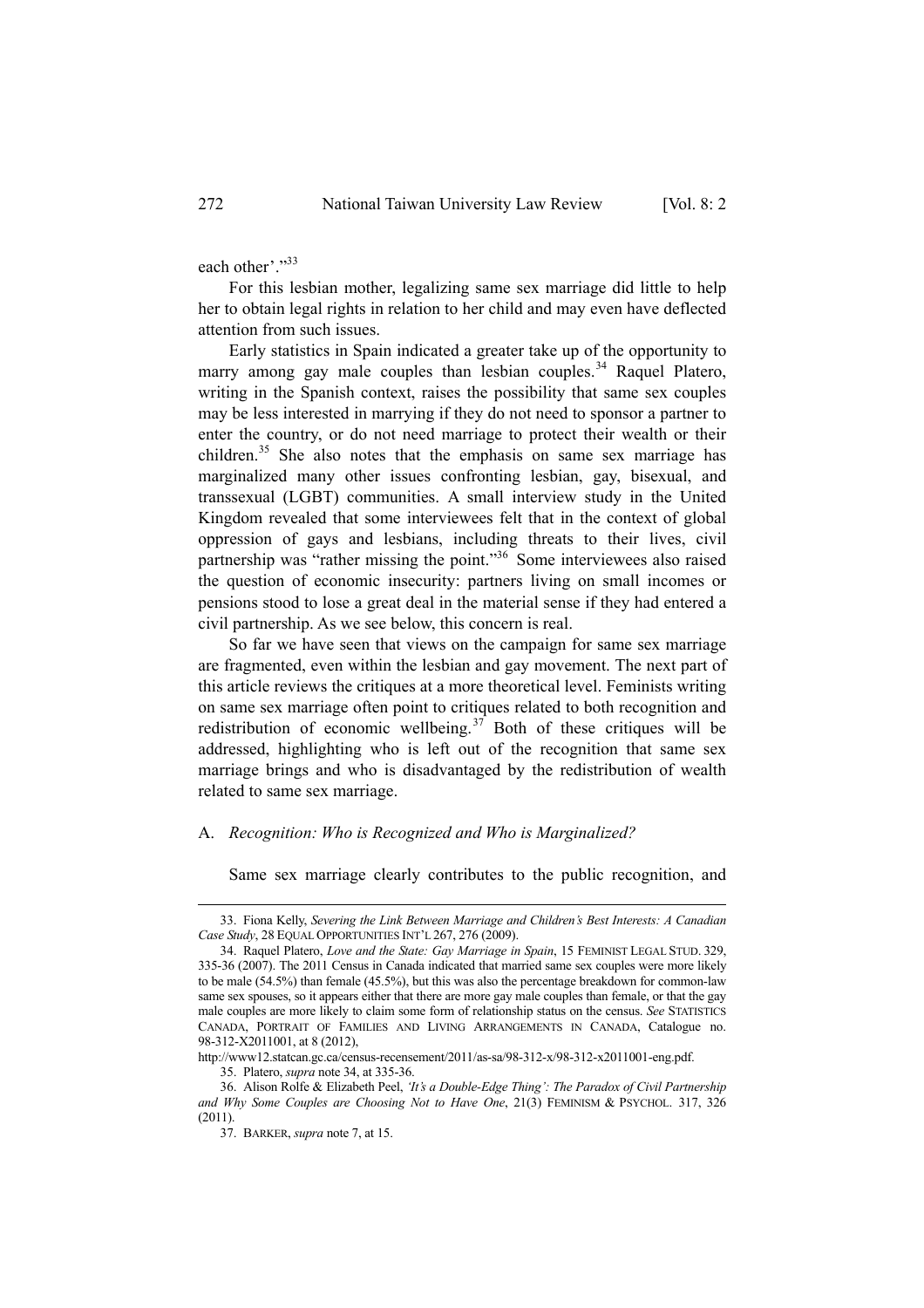arguably the legitimation, of same sex partners. As we saw earlier, this recognition is central to arguments in favour of same sex marriage. Yet even the apparently straightforward quest for recognition via same sex marriage rights can be challenged.

#### 1. *Marriage and Heteronormativity*

First, same sex marriage arguably adopts already existing models for amorous relationships – what some call "heteronormativity," or the embrace of heterosexual norms even within gay and lesbian communities. As Heather Brook has said, "(hetero)sexual performatives remain a key trope in marriage and (to a lesser extent) marriage-like relationships.<sup>38</sup> These heterosexual performatives would include gender inequality and the institution of the nuclear family. The photos of the Buddhist lesbian wedding provide a good example of heteronormative practice, notably in their wearing of traditional long, white wedding dresses.<sup>39</sup> While this example may seem trivial, the more serious concerns with assimilation to heteronormativity will become clearer below.

A related, and more troubling point is that marriage can be viewed as an ideological "enclosure," which prioritizes coupledom and heterosexuality, making these the norms against which all other relationships are measured.<sup>40</sup> Marriage also becomes the privileged environment within which to raise children. An editorial in Canada's most prominent national newspaper during the same sex marriage debates illustrated perfectly the ideologically conservative bent of many arguments for same sex marriage:

By embracing marriage, homosexuals remind others that it is, or should be, the norm for committed couples. It is the best place to experience love, sex and companionship together. It is the best place to raise children. Marriage's "till death do us part" pledge of permanence gives people the security they need to give themselves fully to the other. It is one of the ironies of the same-sex marriage debate that conservatives who once condemned the hedonistic, selfish and licentious "gay lifestyle" would now deny homosexuals the right to opt into the bourgeois comfort of marriage. $41$ 

 <sup>38.</sup> Heather Brook, *How to do Things with Sex*, *in* SEXUALITY IN THE LEGAL ARENA 132, 133 (C. Stychin & D. Herman eds., 2000).

 <sup>39.</sup> Bell, *supra* note 1.

 <sup>40.</sup> CAROL SMART, THE TIES THAT BIND: LAW, MARRIAGE AND THE REPRODUCTION OF PATRIARCHAL RELATIONS 143 (1984).

 <sup>41.</sup> Editorial, *Gays in the 'Hood'*, GLOBE AND MAIL, Jan. 31, 2005, at A12.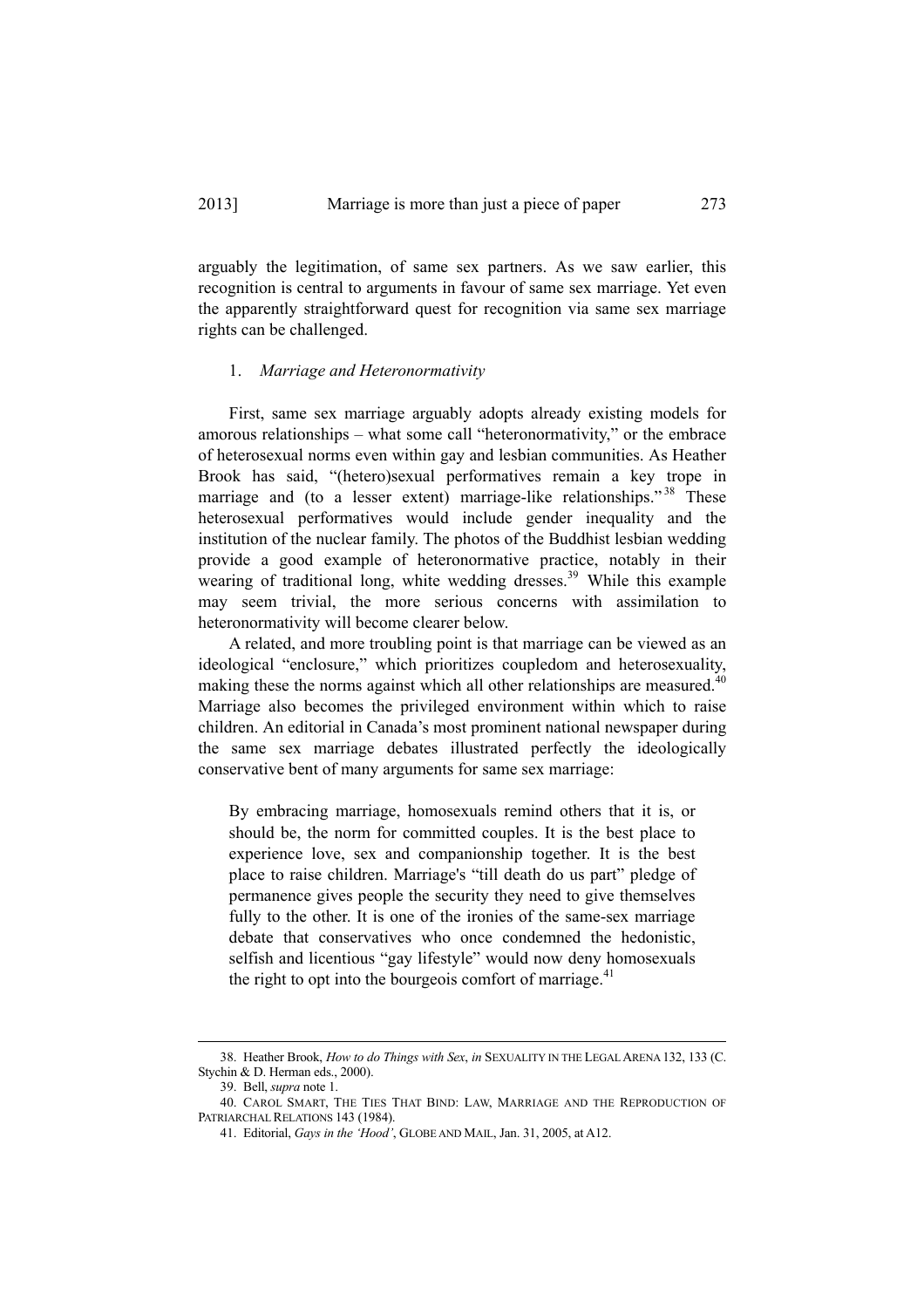Many arguments for same sex marriage effectively bolster these traditional ideas about marriage and family. The briefs and testimony presented to the Parliamentary hearings on same sex marriage in Canada show that some witnesses arguing for same sex marriage emphasized that legalizing same sex marriage would strengthen marriage and family.<sup>42</sup> A typical argument in favour of same sex marriage in Canada was the following made by the Foundation for Equal Families: "The foundation believes that equal marriage will in fact strengthen the institution of marriage by expanding the range of loving couples who subscribe to its tenets."<sup>43</sup>

It can easily be understood why these arguments were made, as they were "safe" rationales for expanding the definition of marriage to include same sex couples, due to their invocation of mainstream norms. But equally, these arguments obscured both the exclusionary aspects of marriage and its darker sides, both of which are discussed below.

#### 2. *Marriage and the Marginalization of Other Models of Living*

Radical activists in Canada and elsewhere have suggested that the emphasis on marriage and coupledom stigmatizes alternative models of intimacy, including communal living, chosen families that fall outside of the nuclear dyadic model, and non-monogamous and polyamorous relationships.44 According to some, this trend also "threatens to suffocate queer subculture."<sup>45</sup>

The viability of living as a single person is also challenged by the major focus on marriage. In fact, the first Norwegian association of gays and lesbians did not have same sex marriage on its agenda, claiming that this focus on marriage diminished the value of the individual and constituted potential discrimination against single persons:

The value of the individual does not depend on the ability, will or opportunity to establish a relationship with another person. DNF-48 cannot accept any form of discrimination of single people – financially or in human terms. The Association will support all policies that aim to remove this discrimination wherever it is

 <sup>42.</sup> Claire Young & Susan Boyd, *Losing the Feminist Voice? Debates on The Legal Recognition of Same Sex Partnerships in Canada*, 14 FEMINIST LEGAL STUD. 213, 229-30 (2006).

 <sup>43.</sup> House of Commons, Standing Committee on Justice and Human Rights, *Evidence of Michelle Douglas (President, Foundation for Equal Families),* 37th Parl., 2nd Sess., No. 15, 905 (Feb. 11, 2003), http://www.parl.gc.ca/HousePublications/Publication.aspx?Pub=CommitteeMeeting Evidence &Acronym=JUST&Mee=15&Language=E&Mode=1&Parl=37&Ses=2.

 <sup>44.</sup> BARKER, *supra* note 7, at 173-82.

 <sup>45.</sup> Jens Rydström, *Legalizing Love in a Cold Climate: The History, Consequences and Recent Developments of Registered Partnership in Scandinavia*, 11(1/2) SEXUALITIES 193, 214 (2008).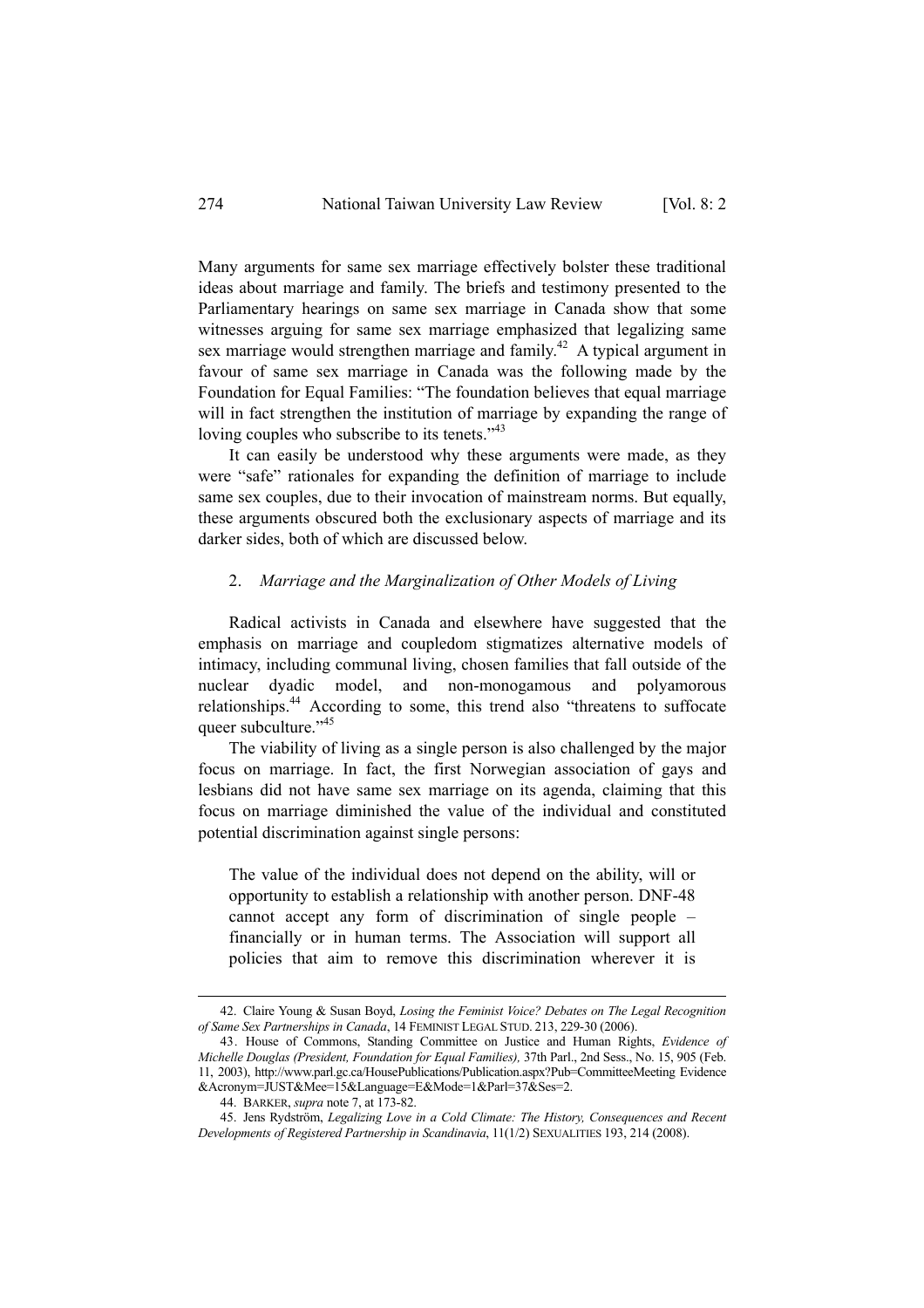making itself felt. (DNF-48, National Convention 1973).<sup>46</sup>

A specific example of how single persons could be marginalized as a result of the emphasis on gay marriage is that in the past, single lesbian women and unmarried women have experienced difficulties in gaining access to fertility clinics, for instance in England and the State of Victoria (Australia), thus diminishing women's ability to make decisions in relation to their reproductive choices.<sup>47</sup>

Writing in the Scandinavian context, Jens Rydström notes that the trajectory has been towards an emphasis on couples living together and away from (the few) radical critiques of the traditional nuclear family and consideration of alternative forms of intimate relationships, such as communal living and polyamory.<sup>48</sup> Law plays a role in this process of limiting the ability to imagine alternative forms of living. UK/Canadian legal scholar Carl Stychin cautioned some time ago about the risk that:

[t]he disciplinary, normalizing function of liberal law reform may constrain us, by acting to limit the variety of ways of living – of styles of life – which sexual dissidents historically have developed. That is, my fear is that legal recognition may limit our ability to recognise that we can construct our lives so as to defy the categories which law traditionally has sought to impose upon us.<sup>49</sup>

With the move towards the legal recognition of same sex relationships, the dichotomous construction of "good" versus "bad" relationships has moved away from straight versus gay towards a still troubling distinction between responsible versus irresponsible sexual practices. As Platero puts it, the legalization of same sex marriage could problematically result in "the construction of a 'good and respectable' married lesbian citizen as against a 'bad and unstable' unmarried and non-recognised lesbian (non) citizen".<sup>50</sup> Moreover, Rydström notes that this construction could result in discrimination:"If those 'bad' homosexuals become discriminated against and punished in relation to the respectable, registered homosexuals, then we

 <sup>46.</sup> Arnfinn J. Andersen, *Sexual Citizenship in Norway*, 25 INT'L J. L., POL'Y & FAM. 120, 123 (2011).

 <sup>47.</sup> *See, e.g.*, Edmund Broch, *Gay Couples and Women Over 40 to Receive Fertility Treatment Through NHS*, PINKNEWS, May 22, 2012,

http://www.pinknews.co.uk/2012/05/22/gay-couples-and-women-over-40-to-receive-fertility-treatmen t-through-nhs/; Jenni Millbank, *Every Sperm Is Sacred? Denying Women Access to Fertility Services on the Basis of Sexuality or Marital Status*, 22ALTERNATIVE L.J. 126 (1997).

 <sup>48.</sup> Rydström, *supra* note 45, at 195-96.

 <sup>49.</sup> CARL STYCHIN, GOVERNING SEXUALITY: THE CHANGING POLITICS OF CITIZENSHIP AND LAW REFORM 4 (2003).

 <sup>50.</sup> Platero, *supra* note 34, at 338.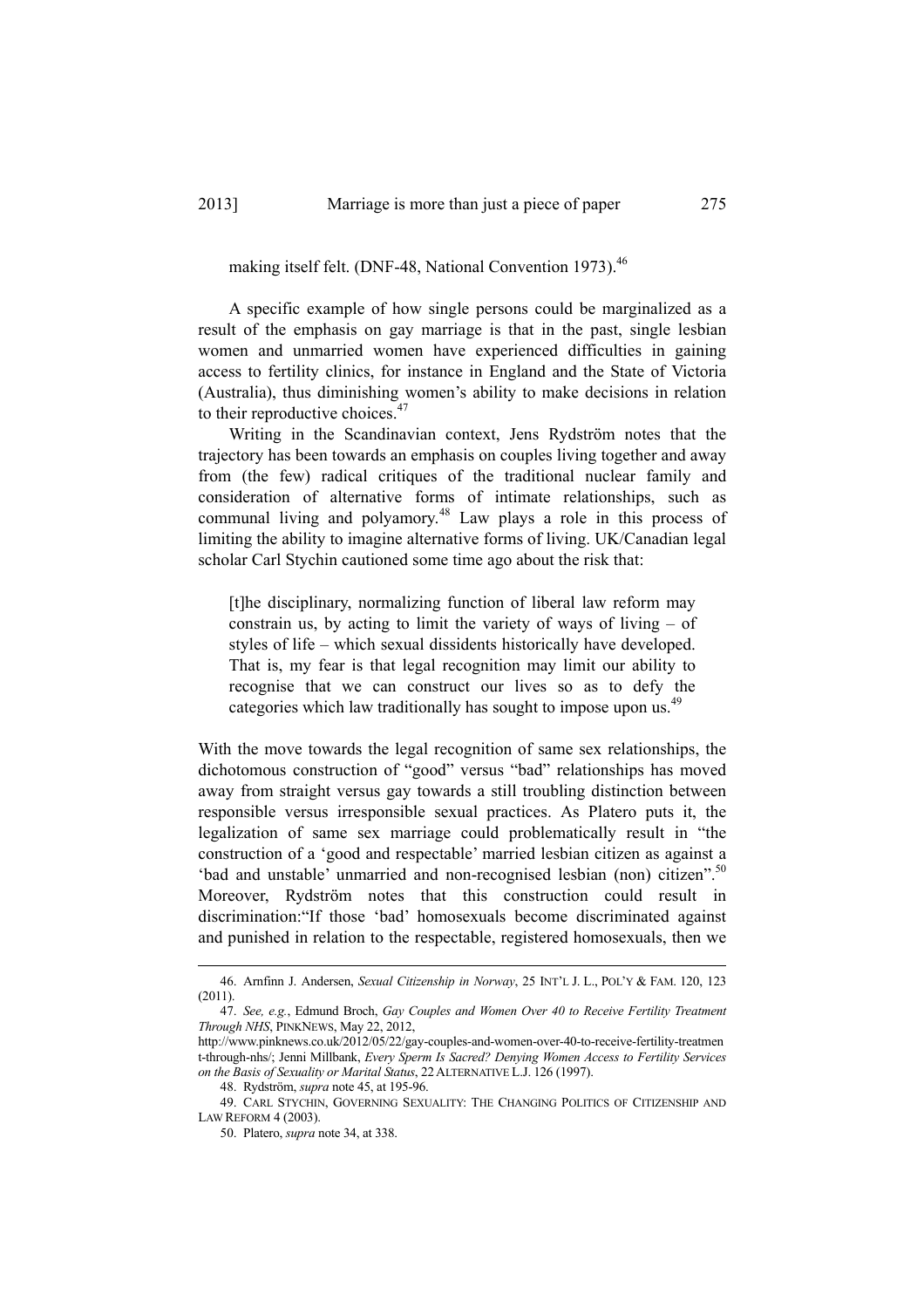have a reason to strongly question gay marriage."<sup>51</sup>

#### 3. *Marriage and Gender Inequality*

The feminist critique of marriage encompasses the situation of heterosexual as well as lesbian women. Marriage has tended, historically, to inscribe fairly strict gendered roles, constructing women as caregivers who are dependent on their breadwinner husbands.<sup>52</sup> Indeed, within modern heterosexual marriages, women and men still tend to follow this pattern, especially when children are born.<sup>53</sup> Although this pattern has shifted somewhat in some contexts, and marriage is now touted as an equal partnership, it has changed to a lesser extent than is often thought, with women paying an economic price for motherhood in particular, due to their economic dependency on their husbands.<sup>54</sup> For example, married mothers may take part time work, but this choice leaves mostly intact the sexual division of labour, if their husbands work full time. Moreover, to the extent that capitalism relies on the fact that families will perform caregiving labour for "free" within the home – so that, for instance, the state does not have to subsidize the costs of child care – it does not matter whether it is same sex or opposite sex couples that organize their division of labour so that one person will be an unpaid caregiver.<sup>55</sup> Capitalism benefits regardless of the sex of the couple, but the consequence is that the caregiver becomes economically dependent on their partner. Although research shows that same sex couples tend to adopt less strict gender roles than opposite sex couples, not all do so, with an unequal division of labour often being observed.<sup>56</sup> Moreover, the external pressures to provide privatized caregiving within the family remain constant in capitalist societies such as the United States and Canada.<sup>57</sup>

A common response to this critique that marriage engenders inequality is that individuals may challenge traditional norms within their own marriages, regardless of the ideological expectations. For example, some married men take on the caregiver role and some married women are the

 $\overline{a}$ 

 <sup>51.</sup> Rydström, *supra* note 45, at 215.

 <sup>52.</sup> Rosemary Auchmuty, *Same-Sex Marriage Revived: Feminist Critique and Legal Strategy*, 14 FEMINISM & PSYCHOL. 101, 105 (2004).

 <sup>53.</sup> *See Women Are Less Likely Than Men to Participate in the Labor Market in Most Countries*, THE WORLD BANK (Apr. 9, 2012),

http://data.worldbank.org/news/women-less-likely-than-men-to-participate-in-labor-market.

 <sup>54.</sup> BARKER, *supra* note 7, at 144-52; ANN CRITTENDEN, THE PRICE OF MOTHERHOOD: WHY THE MOST IMPORTANT JOB IN THE WORLD IS STILL THE LEAST VALUED (2001); MARTHA A. FINEMAN, THE AUTONOMY MYTH: A THEORY OF DEPENDENCY 37 (2004).

 <sup>55.</sup> Brenda Cossman, *Sexing Citizenship, Privatizing Sex*, 6 CITIZENSHIP STUD. 483, 484 (2002).

 <sup>56.</sup> *See* BARKER, *supra* note 7, at 154-58. Barker provides an excellent discussion of this literature, notably CHRISTOPHER CARRINGTON, NO PLACE LIKE HOME: RELATIONSHIPS AND FAMILY LIFE AMONG LESBIANS AND GAY MEN (1999).

 <sup>57.</sup> FINEMAN, *supra* note 54, at 199.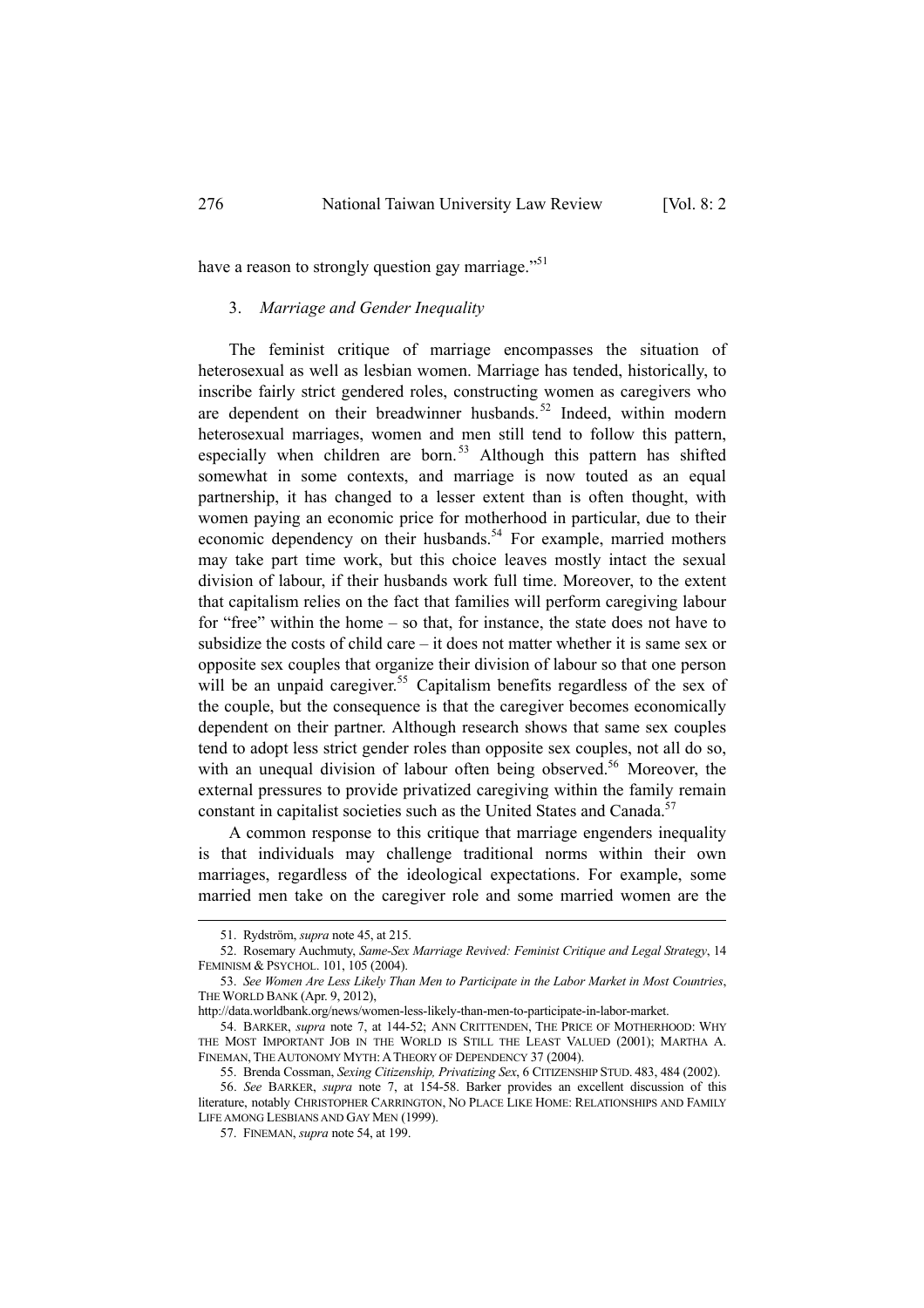primary breadwinners. Despite this non-normative behavior within a minority of marriages, which has been happening for some decades, the institution of marriage at a macro level still embodies patriarchal and heterosexual norms.<sup>58</sup>

#### 4. *Marriage and Racism*

Another problem with the legal institution of marriage is that through history it has been implicated in racist practices. Within the American legacy of slavery, the "racialized engendering of marriage had very different consequences for white and black women." 59 Notably, slaves were forbidden to marry and miscegenation statutes in some states in the United States prohibited marriages between individuals of different races until the US Supreme Court declared these statutes unconstitutional in  $1967$ .<sup>60</sup> In Canada, marriage provided a mechanism for the imposition of colonialist and patriarchal norms on Aboriginal communities, with very negative consequences for Aboriginal women, who lost their status if they married non-Aboriginal men.<sup>61</sup>

Moreover, Suzanne Lenon has drawn attention to the racialized basis of arguments for same sex marriage in her study of debates in Canada.<sup>62</sup> She points to the frequently made argument that continuing to prohibit same sex marriage is analogous to continuing to prohibit interracial marriages. Similarly, some argue that using registered or civil partnerships for same sex couples and denying marriage rights would be analogous to segregation of African-Americans or "separate but equal". Lenon suggests that these arguments fail to take account of the intersectionality of gender, race and sexuality and that they posit a particular gay subject who merits same sex marriage, specifically one who is "racialized" as white. $63$ 

Given the discriminatory history and use of marriage laws through history, both with regard to women and racialized minorities, it is not surprising that many radicals in the 1960s and 1970s resisted entering legal marriage, which could be seen as resting on profoundly hierarchical social and economic relations. As Spanish writer Raquel Platero notes: "Marriage is not a neutral institution when it is so underpinned with structural

 <sup>58.</sup> *See* BARKER, *supra* note 7, at 144-52.

 <sup>59.</sup> ROSEMARY HENNESSY, PROFIT AND PLEASURE: SEXUAL IDENTITIES IN LATE CAPITALISM 65 (2000).

 <sup>60.</sup> Loving v. Virginia, 388 U.S. 1 (1967).

 <sup>61.</sup> Sharon D. McIvor, *Aboriginal Women Unmasked: Using Equality Litigation to Advance Women's Rights*, 16 CAN.J. WOMEN & L. 106, 112 (2004).

 <sup>62.</sup> Suzanne J. Lenon, *Marrying Citizens! Raced Subjects? Re-Thinking the Terrain of Equal Marriage Discourse*, 17 CAN.J. WOMEN & L. 405 (2005).

 <sup>63.</sup> *Id.* at 419. *See also* Priya Kandaswamy, *State Austerity and the Racial Politics of Same-Sex Marriage in the US*, 11(6) SEXUALITIES 706 (2008), discussed further below.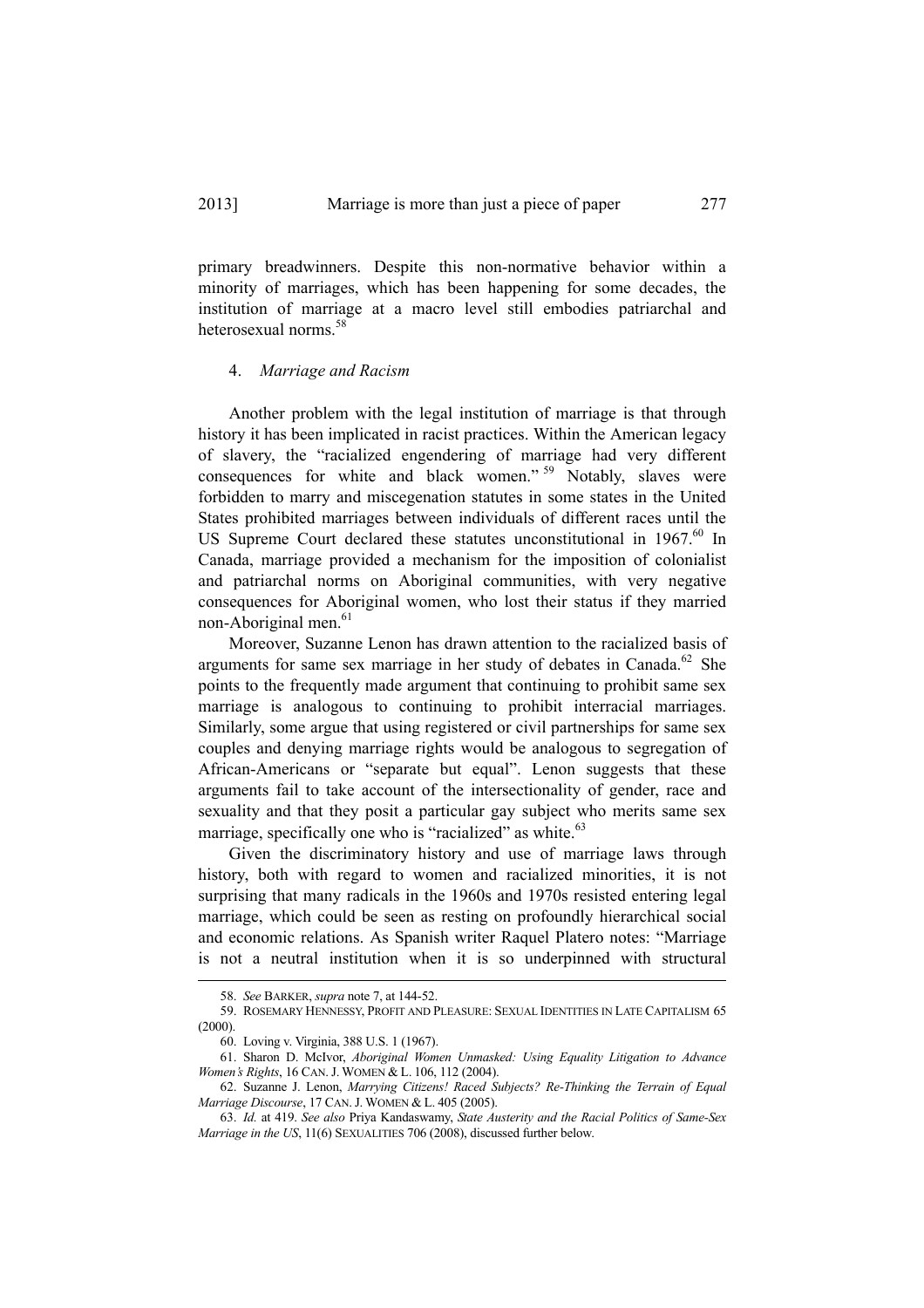inequalities of race, gender, class and ethnicity."64

The next part of this article deals more specifically with the class and economic aspects of marriage, in particular its relationship to redistribution of wealth.

#### B. *Redistribution: Marriage and Economic Inequality*

In addition to the concerns about the conservative and heteronormative impetus of legal recognition, those who are concerned about economic inequalities in society have addressed the relationship between marriage and the redistribution of wealth or economic wellbeing. Achieving recognition of one's intimate relationship is almost inevitably accompanied by regulation of some sort. Because marriage has a regulatory role, being much more than a simple contract, we must look at the role that it plays in society, including its economic role.

To understand this point about the regulatory role of marriage, it must be remembered that marriage is not just a private contract between two people but it is also a system of organizing and allocating rights, responsibilities, and public resources. It serves as a tool for the redistribution of wealth in society, and not always for the benefit of all married partners. Yes, marriage usually comes with some rights to share in matrimonial property, and this right has been an important gain for many women who have performed unpaid labour in the home and participated in the workforce to a lesser degree than their husbands.<sup>65</sup> Inheritance rights have also accrued historically more easily for those who are legally married or children born within marriages, and still do in some jurisdictions.<sup>66</sup> These rights and remedies can be important also for those in same sex relationships.

Less often acknowledged is the fact that marriage can be a socio-legal tool that deprives one of economic benefits and that diminishes the potential for economic independence of individuals. Class and gender are both highly relevant here. Gaining legal recognition as spouses can benefit wealthier couples or couples whose relationships are premised on the economic dependency of one partner. $67$  But individuals in lower income couples often lose entitlement to state benefits because their income is aggregated for the

 <sup>64.</sup> Platero, *supra* note 34, at 337.

 <sup>65.</sup> Martha A. Fineman, *Implementing Equality: Ideology, Contradiction and Social Change: A Study in Rhetoric and Results in the Regulation of the Consequences of Divorce*, 1983 WISC. L. REV. 789, 801-03.

 <sup>66.</sup> Jill Insley, *Unmarried couples 'should have equal inheritance rights'*, The Guardian, Dec. 14, 2011, http://www.theguardian.com/money/2011/dec/14/unmarried-couples-equal-inheritance-rights.

 <sup>67.</sup> Claire Young, *Taxing Times for Lesbians and Gay Men: Equality at What Cost?*, 17 DALHOUSIE L.J. 534, 547 (1994).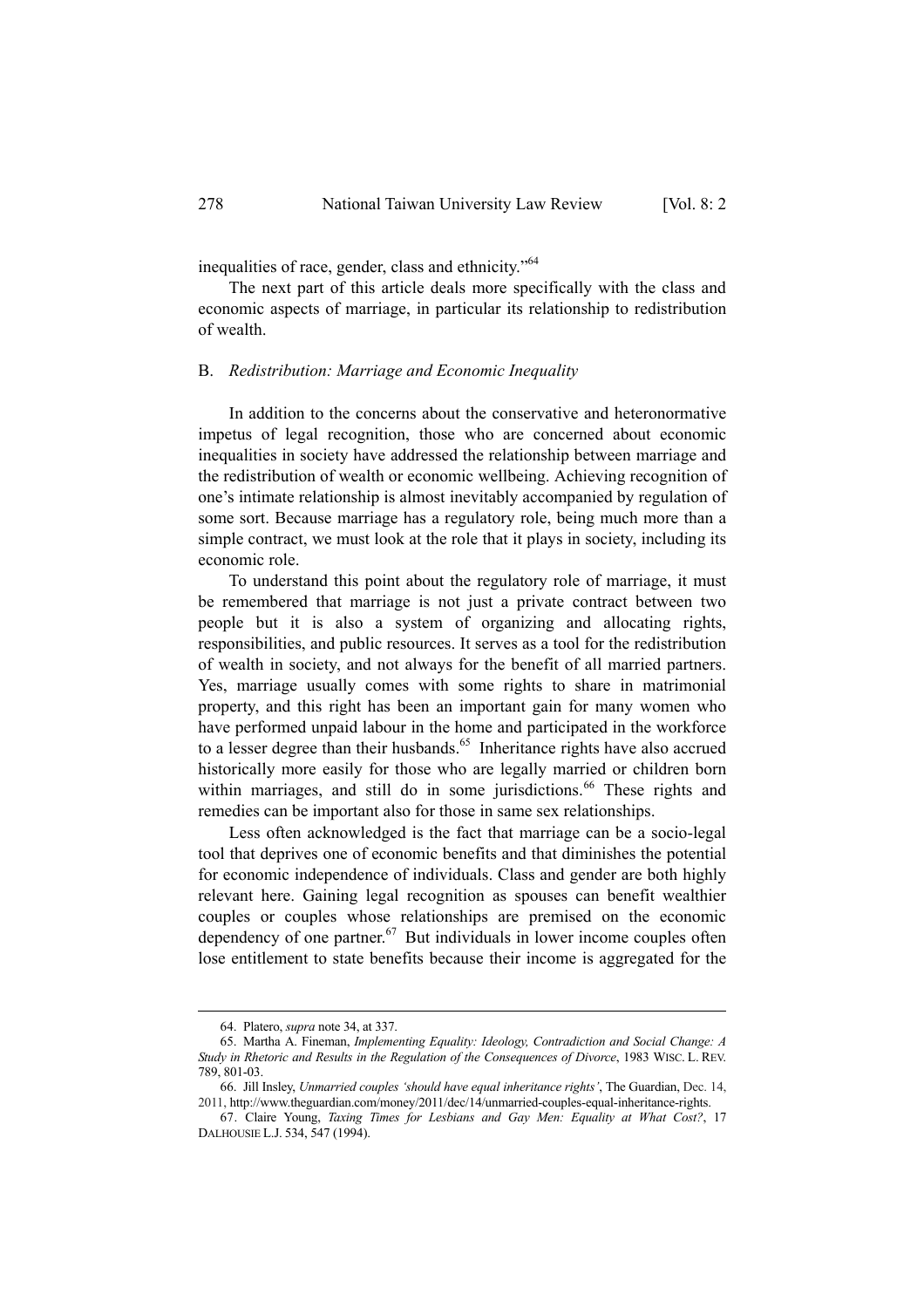purposes of computing entitlement.<sup>68</sup> For instance, entitlement to social assistance may be lost when two individuals are legally recognized as a couple. Moreover, lesbian couples may well be more susceptible to this risk than gay male couples, given that women tend to earn less and inherit less wealth.<sup>69</sup>

Another way of explaining this effect of marriage or spousal recognition is that extending spousal status to lesbians and gay men reinforces the neo-liberal privatization of economic responsibility by placing it primarily on family members, rather than the state.<sup>70</sup> Thus, the more couples that are legally recognized, the more couples the state can require to support each other financially, for example through spousal support obligations, therefore relieving the state and the taxpayer from responsibility. In fact, an important Supreme Court of Canada decision finding that same sex partners should have the same spousal support obligations towards each other as opposite sex couples stated explicitly that a main purpose of spousal support law was to alleviate the burden on the public purse by shifting the obligation to provide support for needy persons from the state to family members.<sup>71</sup> More surprisingly, perhaps, a proponent of same sex marriage in the Canadian debates endorsed this view: "Benefits to Canada, to the state, include the promotion of intra-family solidarity, the empowerment and solidarity of couples and families and certainly a *reduced social burden for the state*."72 While this privatizing impetus may make sense at first glance, when probed more deeply, it works quite well for wealthier elements of society, but is punitive for those with lower incomes.<sup>73</sup>

This critique of privatization within capitalism has been made in the LGBT movement. Lesbian feminists in Denmark, for instance, early on "were opposed to a law that they saw as a reproduction of patriarchal structures, and above all they opposed the formalization of mutual economic

 <sup>68.</sup> *See, e.g.*, *id.*; Susan Boyd & Claire Young, *'From Same-Sex to No Sex'? Trends Towards Recognition of (Same-Sex) Relationships in Canada*, 1(3) SEATTLE J. FOR SOC. JUST. 757, 775 (2003); *see also* Cossman, *supra* note 55; Janet Halley, *Recognition, Rights, Regulation, Normalisation: Rhetorics of Justification in the Same-Sex Marriage Debate*, *in* LEGAL RECOGNITION OF SAME-SEX PARTNERSHIPS: A STUDY OF NATIONAL, EUROPEAN AND INTERNATIONAL LAW 97, 100 (Robert Wintemute & Mads Andenæs eds., 2001).

 <sup>69 .</sup> Brenda Cossman, *Family Feuds: Neo-Liberal and Neo-Conservative Visions of the Reprivatization Project*, *in* PRIVATIZATION, LAW, AND THE CHALLENGE TO FEMINISM 169, 170 (Brenda Cossman & Judy Fudge eds., 2002).

 <sup>70.</sup> Susan B. Boyd, *Family, Law and Sexuality: Feminist Engagements*, 8(3) SOC. & LEGAL STUD. 369, 377-82 (1999).

 <sup>71.</sup> M. v. H., [1999] 2 S.C.R. 3, *paras*. 4, 53, 106 (Can.).

 <sup>72.</sup> House of Commons, Standing Committee on Justice and Human Rights, *Evidence of Marie-France Bureau*, 37th Parl., 2nd Sess., No. 14, 905 (Feb. 6, 2003),

http://www.parl.gc.ca/HousePublications/Publication.aspx?Pub=CommitteeMeetingEvidence&Acron ym=JUST&Mee=14&Language=E&Mode=1&Parl=37&Ses=2 (emphasis added).

 <sup>73.</sup> Young, *supra* note 67; Boyd & Young, *supra* note 68; Halley, *supra* note 68; Cossman, *supra*  note 69.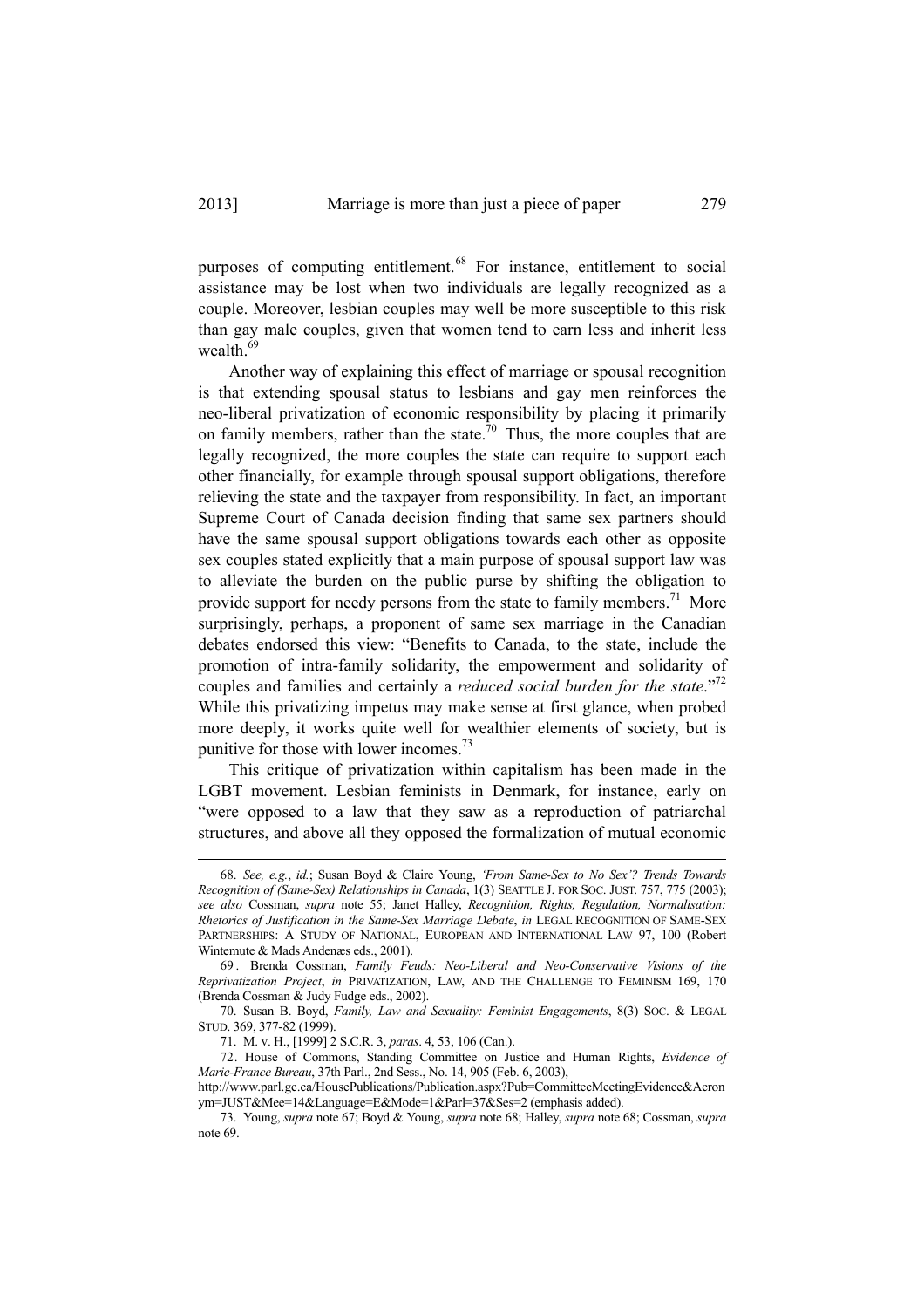responsibility, noting that it engendered dependency. The women's movement had struggled for independent women who would count as individuals rather than depending on a breadwinner . . . and it was not a gain to achieve a new kind of dependency."<sup>74</sup> This point is actually a combination of a critique of the terms of recognition ("'Why do we need that petit-bourgeois, well  $\ldots$  *crap*?"<sup>35</sup> and a critique of women's economic dependency on their spouses, which in turn relieves the state and the taxpayer of responsibility.

We have seen that strong feminist (and other radical) critiques have been raised about the focus on same sex marriage rights. The next part seeks to explain the relative silence of such dissenting voices in public debates and litigation.

#### V. THE INVISIBILITY OF FEMINIST VOICES IN THE SAME SEX MARRIAGE DEBATES

Some years ago, Judith Butler pointed out that "options outside of marriage are becoming foreclosed as unthinkable, and how the terms of thinkability are enforced by the narrow debates over who and what will be included in the norm."76 But she also noted that politics "demands that we take a stand for or against gay marriage."<sup>77</sup> It is indeed difficult to assume a critical or even nuanced stand on same sex marriage in the face of the often quite vicious homophobic discourses that are marshaled against gay marriage.<sup>78</sup> Most lesbians and gay men and their supporters do not want to raise a perspective that might bolster conservative anti-gay discourse. This difficulty likely accounts for the relative silence amongst, say, lesbian feminist critics of marriage, a silence that has been observed in Canada.

A study of the parliamentary hearings in Canada on legal recognition of same sex partners revealed the silence of critical lesbian feminist voices as well as the political polarization to which Butler refers. The main LGBT group in Canada, EGALE (Equality for Gays and Lesbians Everywhere), for instance, took a purely formal equality approach, arguing that same sex couples should have the same rights as heterosexual couples. EGALE did not discuss concerns about the potentially gendered impact of the

 <sup>74.</sup> Rydström, *supra* note 45, at 197-99.

 <sup>75.</sup> *Id.* at 198-99.

 <sup>76.</sup> Judith Butler, *Is Kinship Always Already Heterosexual?*, DIFFERENCES: J. FEMINIST CULTURAL STUD., Spring 2002, at 14, 18. *See also* Platero, *supra* note 34, who discusses the absence of feminist perspectives on the impact of marriage on women especially, noting that the tendency for binary standpoints to be taken results in there being little room to problematize the institution of marriage.

 <sup>77.</sup> Butler, *supra* note 76, at 19.

 <sup>78.</sup> Young & Boyd, *supra* note 42.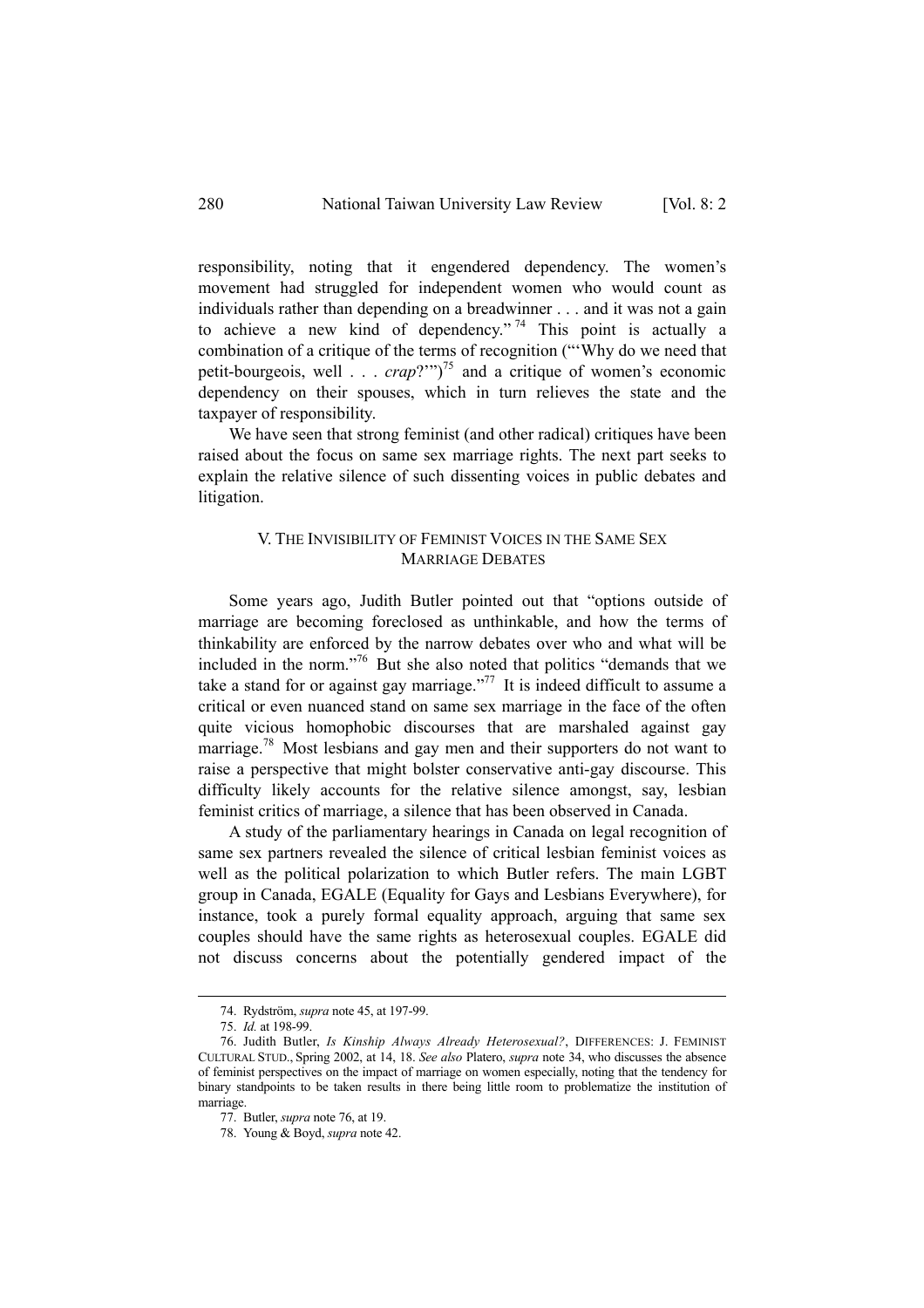assimilation of same sex partners into the law or the privatization that might result, with attendant disadvantages for lower income couples: "Having access to the same choices as heterosexuals is what is fundamental for us, as gays and lesbians."<sup>79</sup>

The lack of the capacity to choose legal marriage was constructed as discrimination. Mr. John Fisher for EGALE stated: "We have a constitution that requires that all Canadians be treated equally under the law. Opposite-sex couples can get married. Same-sex couples can't. That's not equality. It's discrimination, and it's prohibited by the Charter of Rights."<sup>80</sup>

More surprisingly, even the few feminist groups and individuals who raised some critical concerns did so, as a rule, after endorsing the formal equality human rights arguments in favour of legalizing same sex marriage. For example, West Coast LEAF, a group seeking equality for women, first supported same-sex marriage on the basis that to deny it contravened the *Charter of Rights and Freedoms*, and then raised the larger issue of the role that marriage has played in "enforcing women's economic inequality, allowing women's victimization by domestic violence, and devaluing the important work of caregiving."<sup>81</sup>

By far the majority of witnesses who spoke in favour of legalizing same sex marriage did so, however, from a formal equality standpoint.

#### A. *The Role of Formal Equality*

In addition to reflecting a reluctance to join or bolster homophobic voices against same sex marriage, the silence of dissenting voices on the value of marriage illustrates the hegemony of formal equality in Canada and elsewhere. In fact, the allure of the use of formal equality can be attributed to its very simplicity. Douglas Sanders explains: "The claim to marriage is a simple, easily understood demand. It tells heterosexuals that they are not the only people who deserve a normal, unstigmatized life. It captures the goal of equality with great clarity."<sup>82</sup>

Sanders' argument that "[r]eductionism is a necessary strategy" when a

 <sup>79.</sup> House of Commons, Standing Committee on Justice and Human Rights, *Evidence of Mr. John Fisher (Director of Advocacy, Egale Canada)*, 37th Parl., 2nd Sess., No. 13, 1015 (Feb. 4, 2003), http://www.parl.gc.ca/HousePublications/Publication.aspx?DocId=679436&Language=E&Mode=1&  $Parl=37&Ses=2$ .

 <sup>80.</sup> *Id.* at 920.

 <sup>81.</sup> House of Commons, Standing Committee on Justice and Human Rights, *Evidence of Ms. Alison Brewin (Program Director, West Coast LEAF Association)*, 37th Parl., 2nd Sess., No. 29, 1355 (Apr. 1, 2003),

http://www.parl.gc.ca/committeebusiness/CommitteeMeetings.aspx?Cmte=JUST&Language=E&Mo de=1&Parl=37&Ses=2#DT20030204JUSTMEE13.

 <sup>82.</sup> Sanders, *supra* note 3, at 233.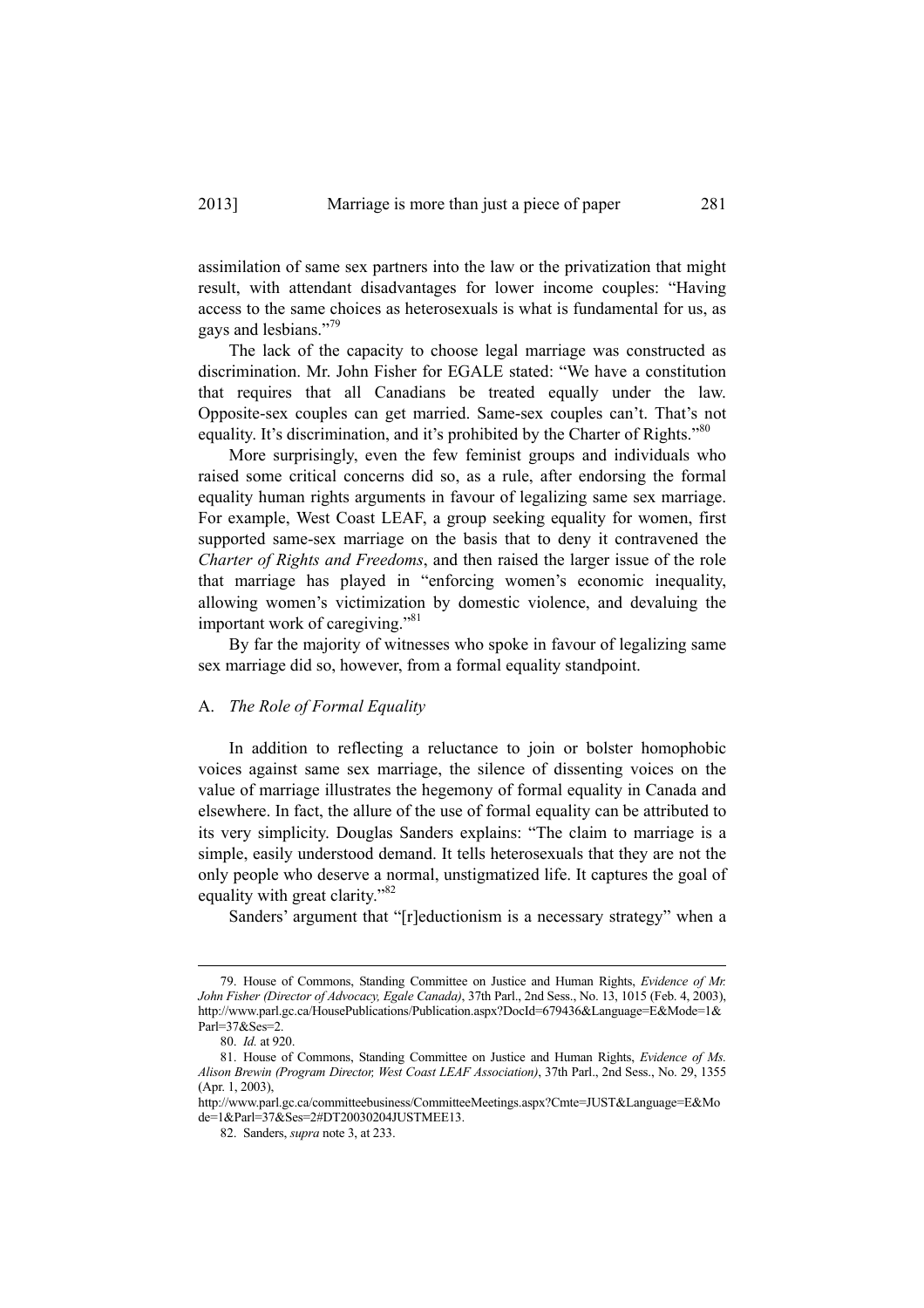minority is trying to gain rights $83$  assists in an understanding of why critical arguments are marginal in most law reform processes. The testimony of witnesses in the Canadian debates was geared towards appealing to "ordinary" Canadians and offering an easy to comprehend equal rights discourse.

Witnesses giving evidence to the Canadian committee hearings stressed their ordinariness and similarity to opposite sex couples. Dawn Barbeau said about her relationship that "our finances have gradually become more and more intertwined . . . we have joint accounts; we own property or a house together; our car is our joint property."<sup>84</sup> Martha Dow testified as follows: "I come to you as a traditional lesbian, who's been together for 19 years and has children. My partner is quitting work in a couple of weeks so she can stay home with our children. We need to be recognized for our equality with other couples who make choices."85

The classic formal equality strategy also was apparent in the Canadian court challenges to the opposite sex definition of marriage. The litigants tended to be situated within an increasingly palatable queer mainstream.<sup>86</sup> Some scholars writing about this queer mainstream suggest that the "sex" in "same sex" has been rendered virtually invisible in these discourses.  $87$  Sex was not very present in the Canadian litigation on same sex marriage, but the trappings of middle class relationships were. Almost all litigants were white, middle class, and middle-aged. They tended to emphasize joint finances, reciprocal wills, monogamy and the desire to be "just like" other couples, which they would be but for their sexuality. A significant number were affiliated with a Christian church. As well, they were committed to a traditional familial ideology that not only affirmed marriage, but also "economic interdependence, relationship longevity, monogamy, and dyadic parenting."88

To be fair, the way that arguments need to be made under our *Charter of Rights and Freedoms* encourages this sort of comparative argument: if a group want the status that another group already has, then it is most

 <sup>83.</sup> *Id.*

 <sup>84.</sup> House of Commons, Standing Committee on Justice and Human Rights, *Evidence of Ms. Dawn Barbeau*, 37th Parl., 2nd Sess., No. 29, 1455 (Apr. 1, 2003)

http://www.parl.gc.ca/committeebusiness/CommitteeMeetings.aspx?Cmte=JUST&Language=E&Mo de=1&Parl=37&Ses=2#DT20030204JUSTMEE13.

 <sup>85.</sup> House of Commons, Standing Committee on Justice and Human Rights, *Evidence of Ms. Martha Dow*, 37th Parl., 2nd Sess., No. 29, 1155 (Apr. 1, 2003) at 1155,

http://www.parl.gc.ca/committeebusiness/CommitteeMeetings.aspx?Cmte=JUST&Language=E&Mo de=1&Parl=37&Ses=2#DT20030204JUSTMEE13.

 <sup>86.</sup> Kelly, *supra* note 33, at 269; Lenon, *supra* note 62. *See also* Yuvraj Joshi, *Respectable Queerness*, 43(2) COLUM. HUM. RTS. L. REV. 415 (2012).

 <sup>87.</sup> Mariana Valverde, *A New Entity in the History of Sexuality: The Respectable Same-Sex Couple*, 32(1) FEMINIST STUD. 155 (2006).

 <sup>88.</sup> Kelly, *supra* note 33, at 269.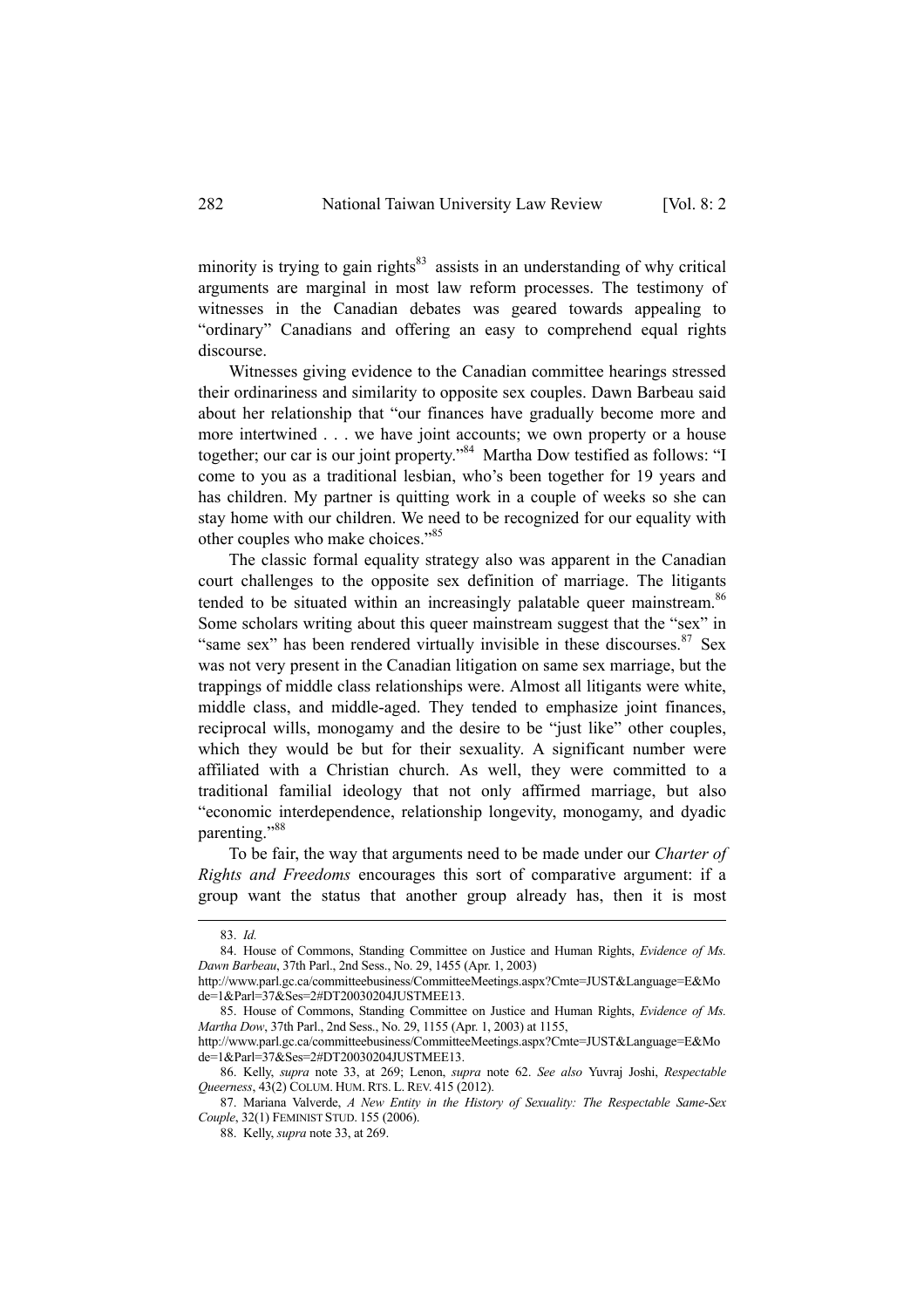compelling to argue that you are the same as, or almost the same as, that other group. The hegemony of formal equality rights discourse in law leaves virtually no room for critical analysis of the institutions of marriage and family, and their relationship to the political economy and to social relations of inequality. The marriage litigants in the Canadian same sex marriage challenges were quite clearly not challenging normative heterosexuality. Rather, despite being gay, these litigants affirmed a heteronormative model of intimate relationship. They underplayed the diversity that exists in lesbian and gay relationships, as well as, for that matter, heterosexual relationships. This tendency has also been identified in the American context.<sup>89</sup>

The litigants (especially lesbians) in the same sex marriage court cases also tended to argue that the best environment within which to raise children was marriage. This argument veers dangerously towards a return to a notion that children born outside marriage are "illegitimate."90 Another argument was that children would feel more "normal," raising concerns about how children not born within marriage might be treated. $91$ 

Through these discursive moves, the lesbian and gay marriage litigants, ironically, ended up taking a position that was virtually indistinguishable from their largely right wing conservative Christian opponents: that marriage is a basic element of society.<sup>92</sup>

#### B. *The Role of Major LGBT Organizations*

In addition to the pull of formal equality discourse identified above, research indicates that the relative silence of feminist and critical voices in public debates on same sex marriage was no accident. Some major LGBT organizations have taken steps to silence those dissenting voices, even when they existed. For example, studies of the LGBT community in the UK reveal somewhat muted, but nevertheless clear voices doubting, or at least being ambivalent about, the merits of the move to civil partnership in that country. Yet the leading LGBT organizations such as Stonewall, which claimed to speak for the whole community, had adopted "an overly consensual position on civil partnerships, and one that predominantly represents the views of gay men, who have been in the majority amongst those having civil partnerships." In contrast, dissenting voices, particularly those of lesbian women, remained largely silent.<sup>93</sup>

 <sup>89.</sup> *See* YVONNE ZYLAN, STATES OF PASSION: LAW, IDENTITY AND THE SOCIAL CONSTRUCTION OF DESIRE (2011).

 <sup>90.</sup> Shelley A.M. Gavigan, *Equal Families, Equal Parents, Equal Spouses, Equal Marriage: The Case of the Missing Patriarch*, 33(2d) SUP. CT. L. REV. 317, 334 (2006).

 <sup>91.</sup> Kelly, *supra* note 33, at 270.

 <sup>92.</sup> *Id.* at 271.

 <sup>93.</sup> Rolfe & Peel, *supra* note 36, at 320.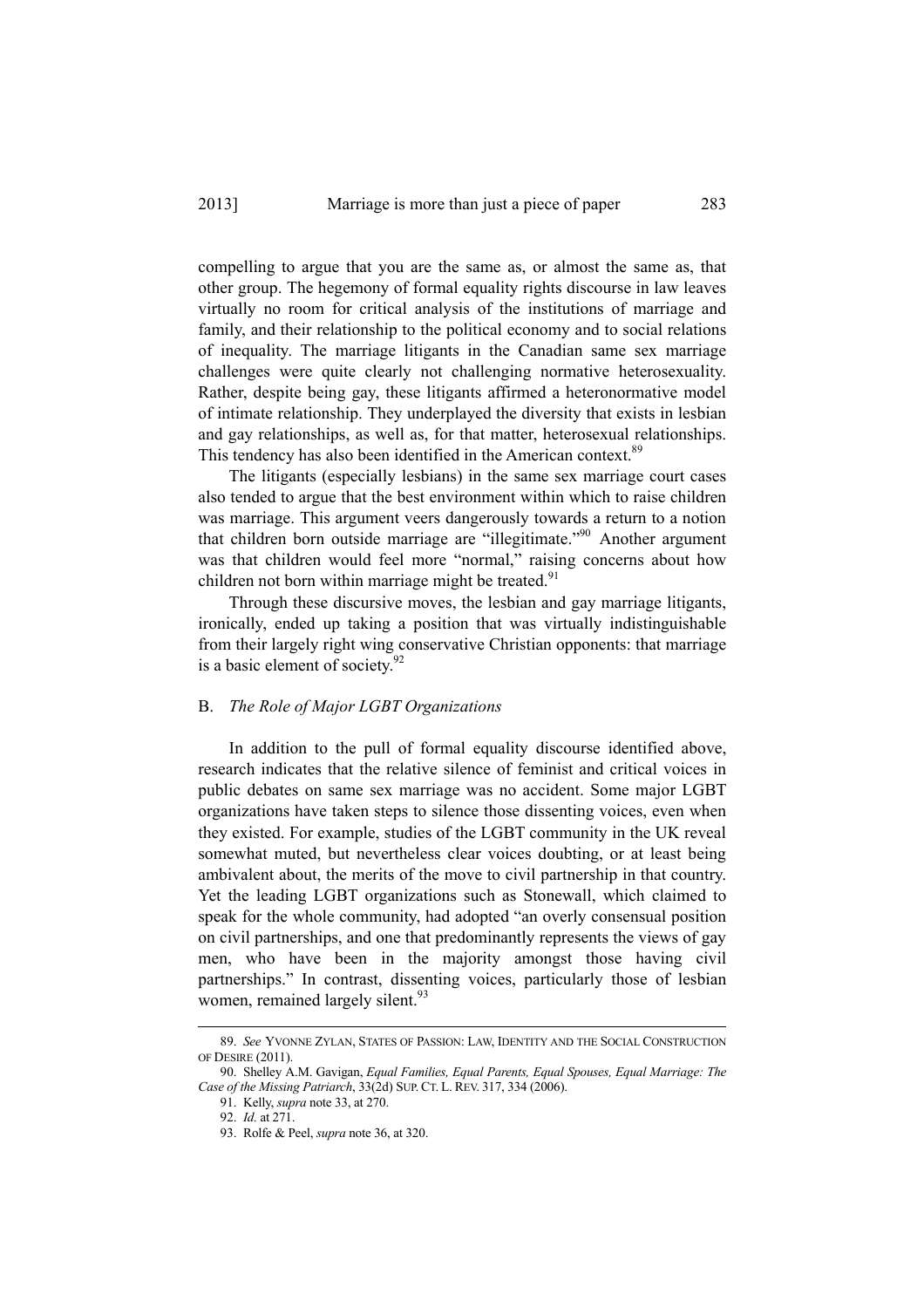According to Rydström, one of the reasons that the same-sex marriage agenda prevailed in Scandinavia,  $94$  despite the fact that only a minority of the LGBT community supported it, was that those in favour of same sex marriage were well organized and spoke the same discursive language as the state authorities. Moreover, the direct gains of the politics of visibility and assimilation into the mainstream were easy to point out to the members of the LGBT community.<sup>95</sup>

Taking a longer perspective, Rydström has also argued that the history of gay marriage law in Scandinavia (including registered partnerships) was written from a positive perspective since many writers were trying to marginalize opponents to the law. For example, even though lesbian feminists were especially outspoken in the 1980s, Danish gay activists Bent Hansen and Henning Jorgensen, in their writing about the 1989 Danish law on registered partnerships in the 1993 ILGA Pink Book, under-emphasized the points that the feminist lesbians made. Rydström says:

Downplaying the internal differences within their organization, they claimed that the discussions for and against the law within the gay and lesbian community were held by a minority, whereas "most gays were interested merely in obtaining recognition from society and in having their practical, legal, and economic problems solved." By describing the feminist and radical opponents of the law as a small and isolated group opposed to a practical solution of ordinary people's problems, they conveyed an impression of internal unity, and they avoided mentioning that no lesbian couples were registered during the first day's celebrations.<sup>96</sup>

Similarly, Priya Kandaswamy states that in the United States, marriage was not a major focus of the LGBT movement until the 1990s, with earlier activism focusing on issues like health care, HIV and AIDS, repealing laws on sodomy, and generalized homophobia and heterosexism within society.<sup>97</sup> She suggests that the successes of same-sex marriage advocates in the United States "do not reflect a mass gay and lesbian movement for marriage but rather have largely been won through legal activism on the part of large national gay and lesbian rights organizations."98 As in Scandinavia, these

 <sup>94.</sup> *E.g.*, Denmark legalized same sex marriage on June 15, 2012; Sweden and Norway in 2009.

 <sup>95.</sup> JENS RYDSTRÖM, ODD COUPLES:AHISTORY OF GAY MARRIAGE IN SCANDINAVIA 88 (2011). 96. *Id.* at 25 (citation omitted).

 <sup>97.</sup> *See also* comments of Pedro Carmona, a gay activist from Spain who published a text in the newspaper about same-sex marriage and how it was never a priority demand of all gays and lesbians in Spain. Pedro Carmona, *Olvidos*, DIAGONAL LAPLAZA, Jun. 16, 2006,

http://www.diagonalperiodico.net/la-plaza/olvidos.html.

 <sup>98.</sup> Kandaswamy, *supra* note 63, at 714.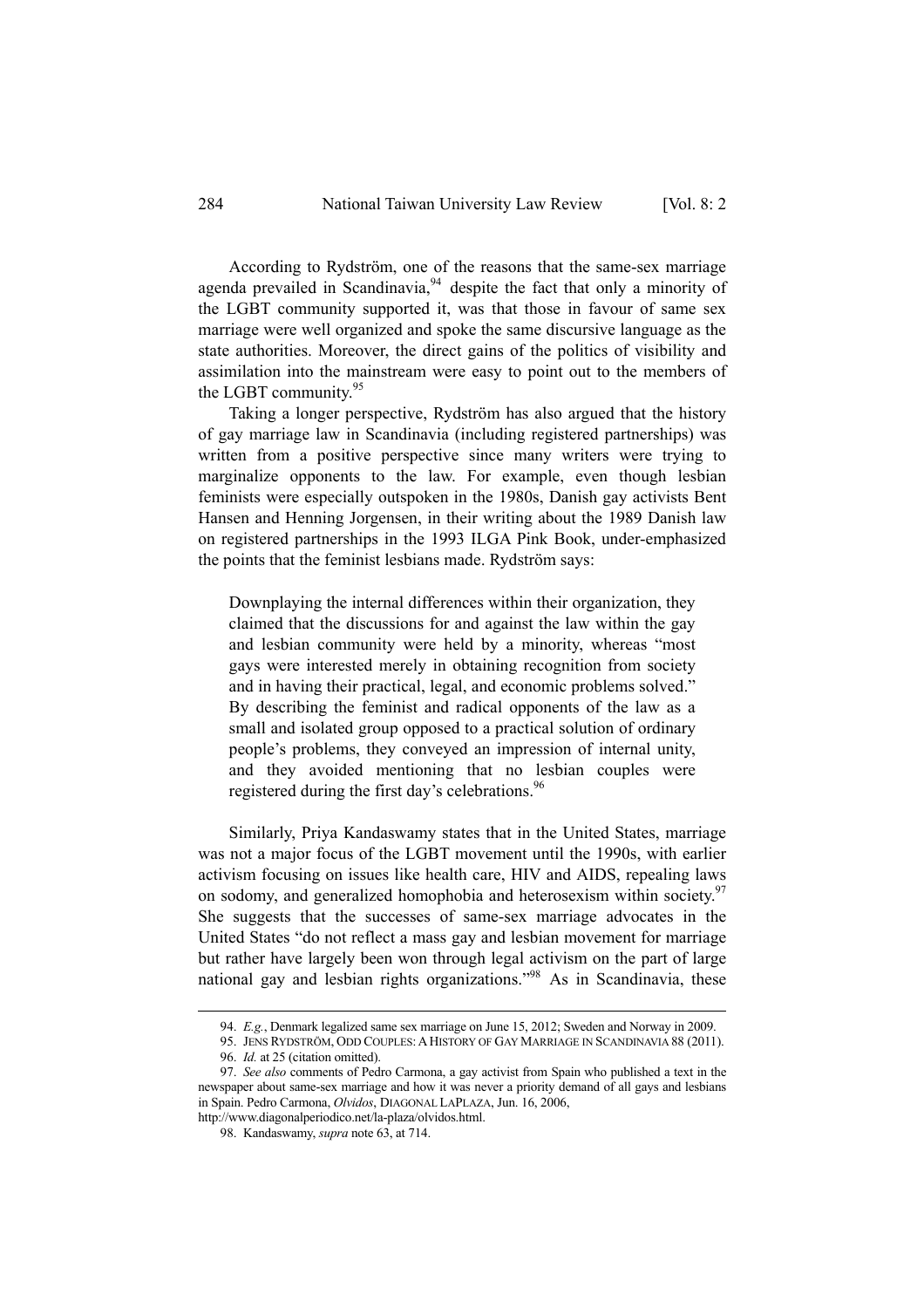large organizations have made the case for the importance of marriage by employing "a liberal narrative of progressive inclusion that positions same-sex marriage at the inevitable end of America's long march toward equal rights for all."<sup>99</sup>

Even more significantly, Kandaswamy shows that this long march toward equal rights draws on a nationalist vision of what it means to be American that has also been deployed to preserve racial inequalities within the United States, notably through the use of marriage as a marker in the regulation of social welfare. Kandaswamy's analysis of the "sameness" or formal equality discourse of the LGBT mainstream movement is particularly telling: "In making claims to citizenship, the gay marriage movement seeks recognition not only as the same as those privileged citizens who reap the benefits of being 'fully American' but also as fundamentally different from those who have been constructed as undeserving of the full rights of citizenship."<sup>100</sup>

By citizens who are "undeserving," Kandaswamy is referring to poor, single mothers in the USA, who are often constructed as "black" even though many Caucasian Americans also receive social assistance. Her argument is that the benefits that gay and lesbian activists have sought through marriage are better understood as privileges that only certain groups possess in a racially stratified welfare state such as the United States.

These studies indicate, then, that the silence of critical voices in litigation and in debates on legalizing same sex marriage may be the result of some level of organized thwarting of the expression of these voices. The next part turns to the question of what interviews with lesbians and gay men reveal about their attitudes to same sex marriage and related institutions such as civil partnership.

#### VI. EQUIVOCATING ON MARRIAGE: EMPIRICAL STUDIES OF SAME SEX PARTNERS

Empirical studies do not necessarily support the notion that most lesbians and gay men are pro-marriage or view it as the crux of their campaign for equality. For instance, interviews conducted by Fiona Kelly with lesbian mothers in two Western Canadian provinces found that, despite the fact that same sex marriage had by then been legalized, only in nine of the thirty-six families were the mothers married. In only two other families did the mothers plan to marry in the future. Of those that had married, most had done so for practical reasons (e.g. protecting themselves from legal

 <sup>99.</sup> *Id.* 100. *Id.* at 716.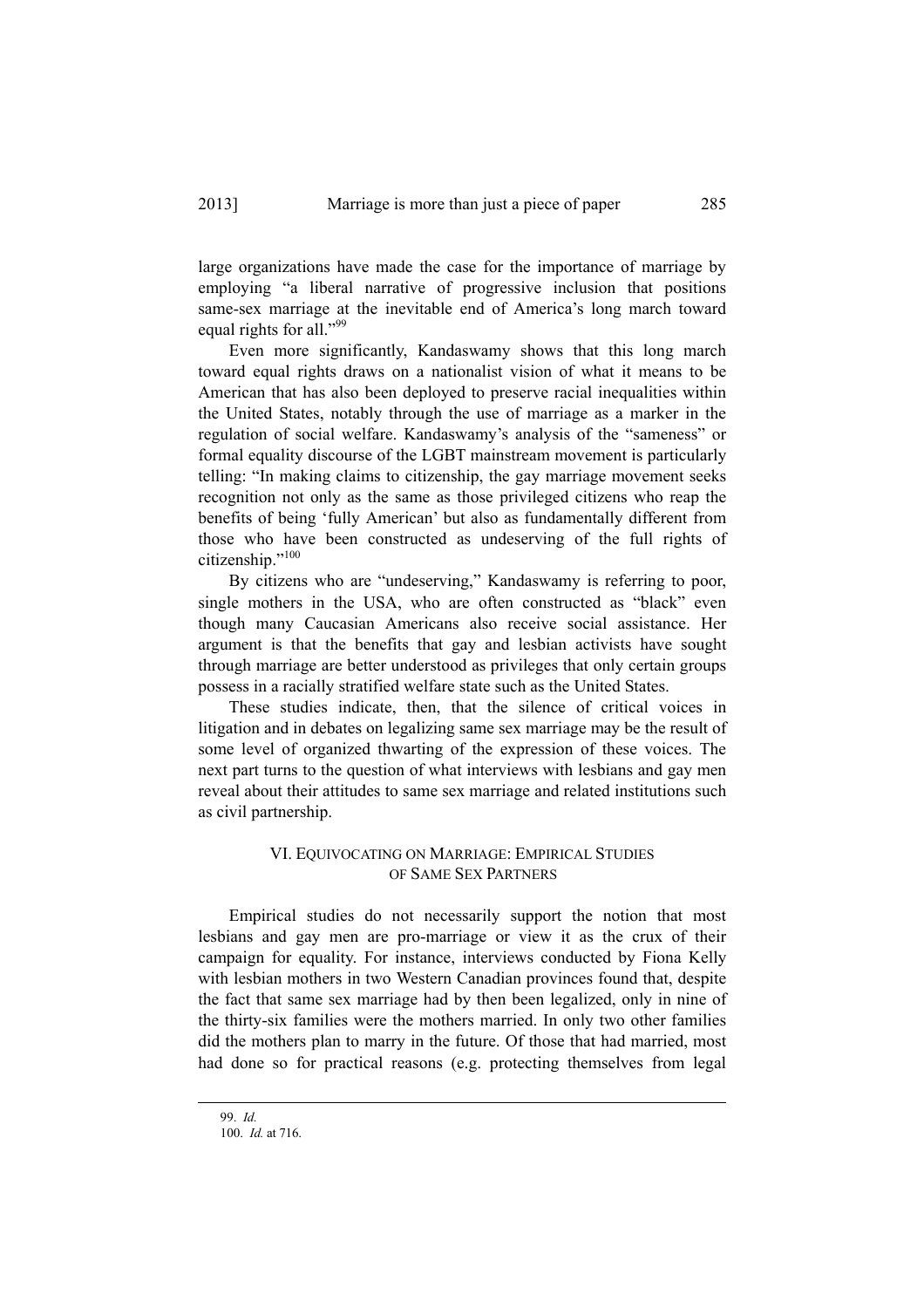claims to parenthood of their child by a known sperm donor) and few connected their decision to marry with a belief that marriage was a better environment within which to raise children.<sup>101</sup> Furthermore, a significant number of the mothers expressed views that were derived from the feminist critiques of marriage as a patriarchal and heteronormative institution that has not served women well. However, the author of the study cautioned that the next generation of lesbian mothers might be less critical. They will have the opportunity to marry prior to having their children and will also be less likely to have strong ties to the second wave feminist critique of marriage. Adam Green sounds a similar note, cautioning that it is unclear whether the radical potential of same sex marriage will endure, or whether the more radical elements he found in his interviews "will slowly erode as the younger lesbian and gay spouses are socialized into the dominant meaning-constitutive tradition without the mediating effects of a competing, queer meaning-constitute tradition."<sup>102</sup>

A small study of legal consciousness amongst lesbians and gay men in the UK found that participants who had not entered a civil partnership (the closest thing to same sex marriage available to same sex partners at the time in the UK) expressed mixed attitudes towards the idea of civil partnerships. Whilst being in favour of legal recognition and the step that it represented toward greater equality, they were resistant to the increased regulation that came with legal recognition.<sup>103</sup> This finding of contradictory feelings on the part of many gay men and lesbians is echoed in a small interview study in the UK with same sex partners in long term relationships who were not considering a civil partnership in the foreseeable future. <sup>104</sup> Whilst considering the option of civil partnership as an important marker of progress and deploying a liberal rights discourse in order to do so, the same participants often expressed concern about civil partnership:"For most female participants, this critique was firmly rooted in a feminist discourse,"105 with a critique of weddings, religious ceremonies, power imbalance, and so on. Gay men were less critical of these aspects, but offered a different critique, which was that civil partnership "relied on conforming to conventional heterosexual values and mores and did not allow for the diversity and creativity of same-sex relationships."<sup>106</sup>

Qualitative interviews conducted by Carol Smart with UK couples who

 <sup>101.</sup> Kelly, *supra* note 33, at 273.

 <sup>102.</sup> Adam Isaiah Green, *Queer Unions: Same-Sex Spouses Marrying Tradition and Innovation*, 35(3) CAN.J. SOC. 399, 429-30 (2010).

 <sup>103.</sup> Rosie Harding, *Recognizing (and Resisting) Regulation: Attitudes to the Introduction of Civil Partnership*, 11(6) SEXUALITIES 740 (2008).

 <sup>104.</sup> Rolfe & Peel, *supra* note 36.

 <sup>105.</sup> *Id.* at 324.

 <sup>106.</sup> *Id.*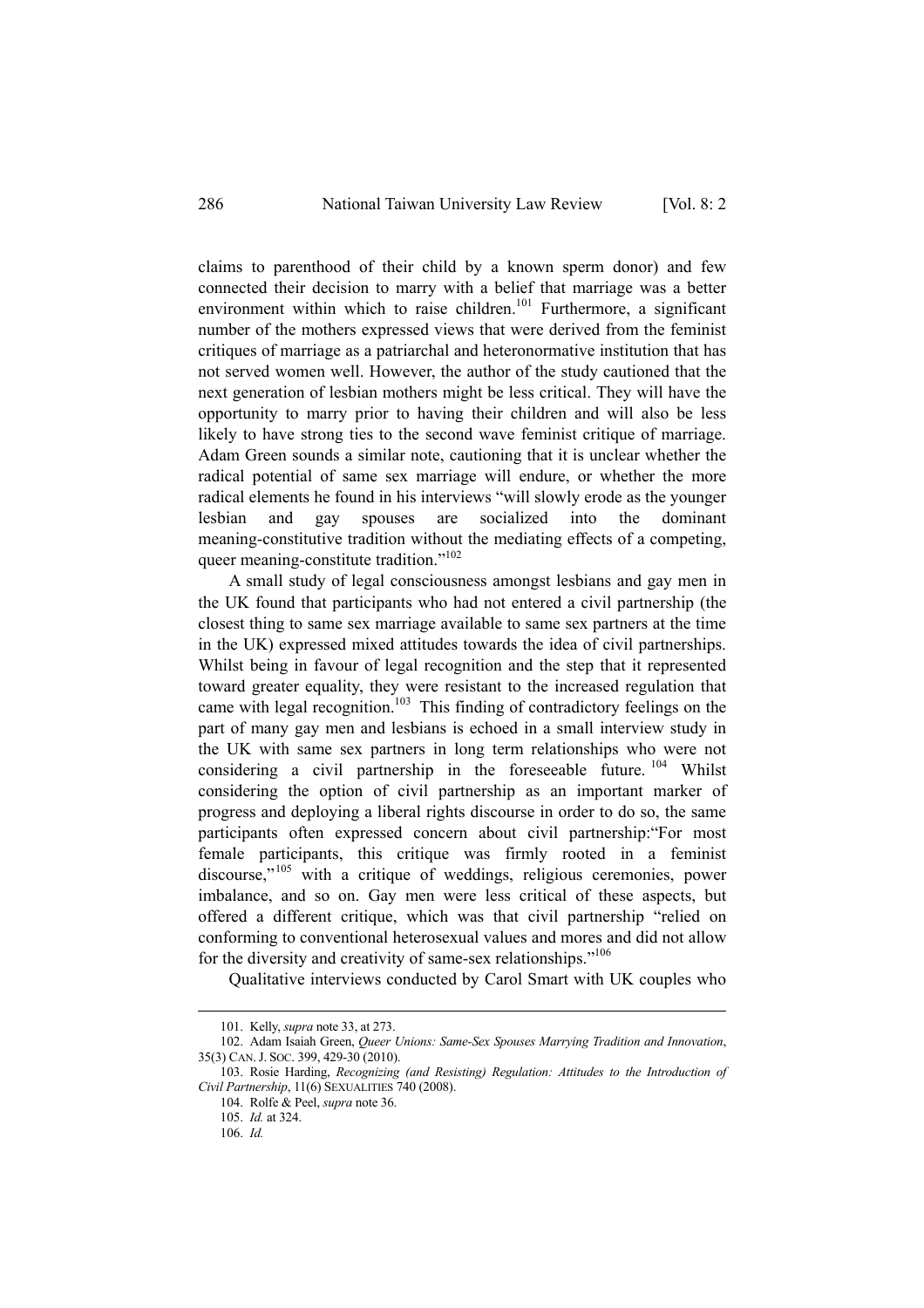had embraced marriage or civil partnerships produced a more nuanced conclusion. These lesbians and gay men had chosen to conduct a form of commitment ceremony. Some were more conservative than their own parents, while some of their friends were more critical of marriage and heteronormativity than they were.  $107$  This study reminds us about the diversity of views within the LGBT community. Moreover, the extent to which critical views of marriage are held should not be over-estimated, nor should the ways in which individuals and couples may be re-negotiating the definition and boundaries of marriage be under-estimated. At the same time, some awareness in the interview subjects of the risks of mimicking heterosexual marriage was revealed in the Smart study. Even though all interview subjects were in favour of some form of same sex marriage, and even though they adopted different styles of ceremonies (regular, minimalist, religious and demonstrative), many couples were anxious not to copy heterosexual conventions. Similarly, a Canadian interview study found that while the thirty same sex married spouses endorsed many of the traditional trappings of marriage, at the same time, they rejected other norms associated with marriage, such as monogamy or the division of labour.<sup>108</sup>

One interviewee in Smart's UK study made an interesting point, that resisting marriage might be important for a heterosexual woman who did not want to belong to a man, but stated that this was "completely different from actually two women getting married . . . it's about saying we're equal with heterosexuals, our relationship is as important as heterosexual relationships."<sup>109</sup> This quite compelling argument is similar to what Cheshire Calhoun has argued: that unlike heterosexual women, who are oppressed due to their confinement to subordinate roles in the family and society, lesbian (and gay) oppression arises from our status as outsiders, for instance, vis-à-vis marriage and family.110 Marriage does make some sense as a strategy under this logic. But it remains an endorsement of a formal equality approach that does not challenge the regulatory function and the often oppressive role of marriage in society. Platero expresses this point succintly: "Nevertheless, the entrance of gays and lesbians into the institution of marriage does not imply the transformation of dominant values; heterosexual (and, sometimes, gay male) values prevail. Same-sex marriage shares with traditional marriage a number of constraints that

 <sup>107.</sup> Carol Smart, *Same Sex Couples and Marriage: Negotiating Relational Landscapes with Families and Friends*, 55(4) SOC. REV. 671 (2007).

 <sup>108.</sup> Green, *supra* note 102. The gay men interviewed by Green rejected the idea of monogamy much more often than did the lesbians (*id.* at 417).

 <sup>109.</sup> Carol Smart, *'Can I Be Bridesmaid?' Combining the Personal and Political in Same-Sex Weddings*, 11 SEXUALITIES 761, 773-74 (2008).

 <sup>110.</sup> CALHOUN, *supra* note 15. But *see* BARKER, *supra* note 7, at ch. 4, for an engagement and refutation of Calhoun's arguments.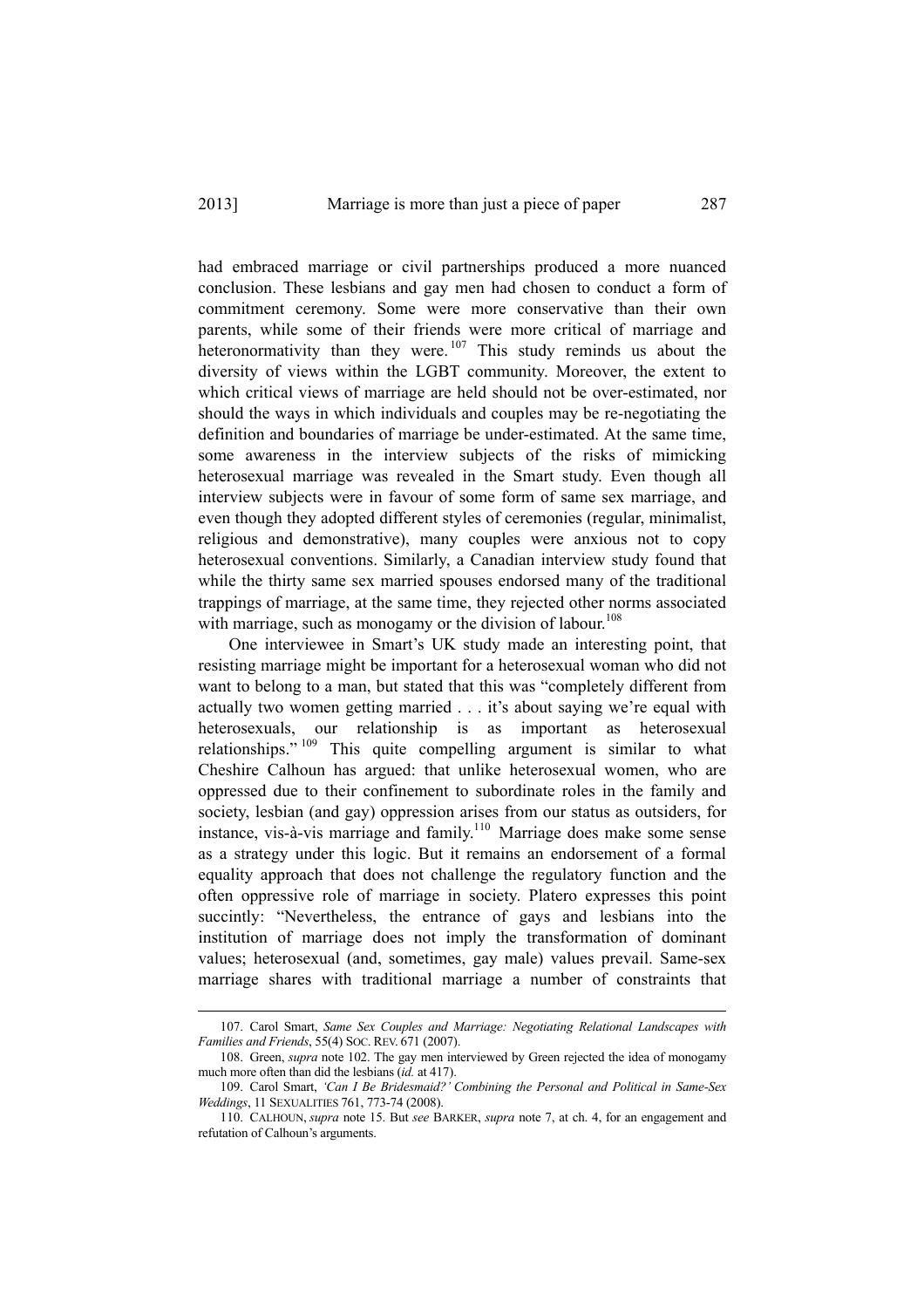benefit middle class property owners and men."<sup>111</sup>

Moreover, as noted above, Green raises the possibility that while the first generation of same sex married spouses may reimagine marital norms (to some degree), a more long term availability of same sex marriage may produce new generations of lesbian and gay couples who find a more normalized gay sexual subculture that is less contradictory and radical.<sup>112</sup> Finally, Green's findings of the ways in which same sex married partners might resist some traditional aspects of marriage, which he seems to identify as "radical," did not address the problematic relationship of marriage as an institution within socio-economic structures and its role in the redistribution of economic well-being. The Conclusion returns to these issues.

#### VII. CONCLUSION

This article has suggested that the story of the legal recognition of same sex relationships, particularly through the legalization of same sex marriage, is less than fully positive. Why? Because although it offers the same "choice" over relationship recognition that opposite sex couples have, it has proceeded in a way that has rendered invisible important feminist critiques of marriage, familial ideology and the domestication of lesbian and gay relationships.113 The hegemonic hold that normative marriage has on our imaginations about intimate relationships is powerful, and its nexus with socio-economic institutions that regulate access to economic-wellbeing cannot be underestimated.

Rosemary Auchmuty has argued that due to the influence of the women's movement, marriage is no longer the normative structure it once was, but rather a simple lifestyle choice.<sup>114</sup> Yet statistics indicate that its influence remains considerable and that in many ways, it is much more difficult to resist marriage than to choose it due to family and societal pressures.115 In Canada, married couples still constitute the predominant family structure in Canada, accounting for two-thirds of all families, even though this percentage has decreased over the past few decades, down from 91.6% in 1961. While married couples are evidently in a long-term decline, unmarried or common law couples are on the rise (16.7% of census

 <sup>111.</sup> Platero, *supra* note 34, at 338-39.

 <sup>112.</sup> Green, *supra* note 102, at 430.

 <sup>113.</sup> Nancy Polikoff, *We Will Get What We Ask For: Why Legalizing Gay and Lesbian Marriage Will not "Dismantle the Structure of Gender in Every Marriage"*, 79(7) VA. L. REV. 1535 (1993); Ruthann Robson, *Resisting the Family: Repositioning Lesbians in Legal Theory*, 19(4) SIGNS 975, 976 (1994).

 <sup>114.</sup> Rosemary Auchmuty, *Law and the Power of Feminism: How Marriage Lost its Power to Oppress Women*, 20 FEMINIST LEGAL STUD. 71 (2012).

 <sup>115.</sup> *See* SHANE PHELAN, SEXUAL STRANGERS: GAYS, LESBIANS, AND DILEMMAS OF CITIZENSHIP 74 (2001); *See also* Cherlin, *supra* note 12; Gross, *supra* note 12.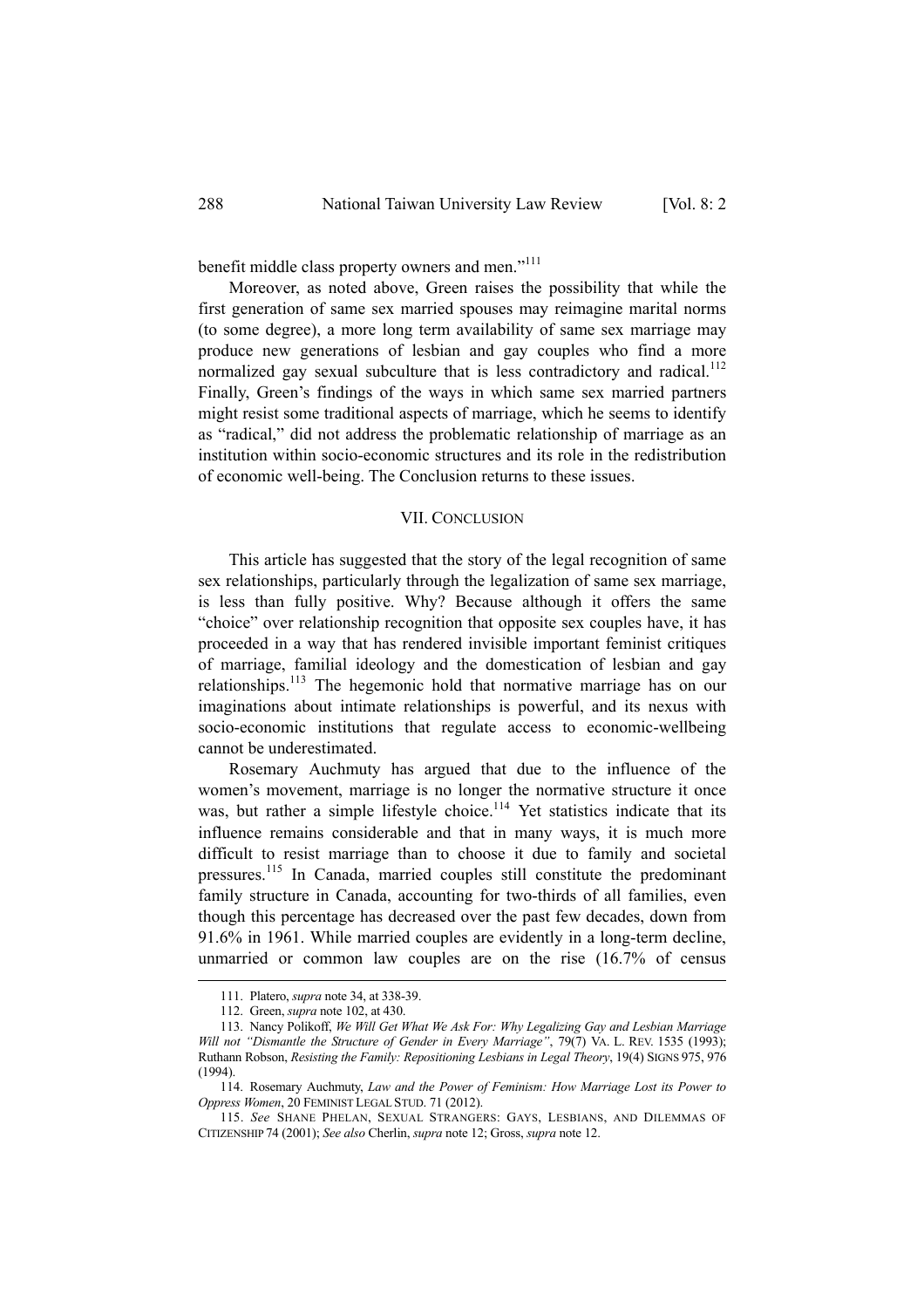families), but are only legally recognized when they emulate a marriage model. In Scandinavia, the numbers of same sex marriages and registered partnerships appears to be on the rise since a low in the 1990s, and Rydström suggests that the classical feminist and left critique of marriage as a patriarchal institution has been weakened over the past few decades.<sup>116</sup> As long as marriage exists as a "choice," it will arguably dominate, given its ideological power.

In particular, a diminishing space appears to exist for feminist voices on various issues related to the family and to economic (in)security. To the extent that feminist voices are marginalised, conservative and heteronormative discourses on marriage and family are reinforced, even as same sex relationships are recognized. Most important, perhaps, those who rely on the collective for support in fields such as health, poverty, transport, and migration will suffer unless wider discussion ensues about the broader redistribution of responsibilities rather than a simple fetishizing of romantic coupledom.117 Some feminists have even argued that same sex marriage will not eliminate homophobia, just as ending racial segregation in the USA did not eliminate racism.<sup>118</sup>

What should we be lobbying for, then? Unfortunately, many of the critiques outlined above also apply to marriage alternatives such as Registered Partnerships and Civil Partnerships. <sup>119</sup> These types of relationships can be characterized by economic dependency, and a vulnerable spouse may benefit from the remedies available due to legal recognition. While these benefits of legal recognition are tangible in the lives of some individuals who choose to enter these marriage-like relationships, the privatization critique of marriage that was offered above also is relevant to these non-marriage relationships.

It would be helpful if feminists and LGBT activists, including those who support same sex marriage, would point out how the institution of marriage can reinforce inequalities in society that are very fundamental, including those based on wealth and gender, rather than ignoring this downside to marriage in legal argument. It is not enough to obtain marriage or marriage-like rights and then to become complacent, as evidence shows that

 <sup>116.</sup> Rydström, *supra* note 45, at 210-11.

 <sup>117.</sup> *See also* Davina Cooper, *Like Counting Stars?: Re-Structuring Equality and the Socio-Legal Space of Same-Sex Marriage*, *in* THE LEGAL RECOGNITION OF SAME-SEX PARTNERSHIPS: A STUDY OF NATIONAL, EUROPEAN AND INTERNATIONAL LAW 75, 96 (Robert Wintemute & Mads Andenæs eds., 2001).

 <sup>118.</sup> House of Commons, Standing Committee on Justice and Human Rights, *Evidence of Dr. Lise Gotell (Associate Professor, Women's Studies Program, University of Alberta, As Individual)*, 37th Parl., 2nd Sess., No. 30, 1020 (Apr. 2, 2003),

http://www.parl.gc.ca/HousePublications/Publication.aspx?Pub=CommitteeMeetingEvidence&Acron ym=JUST&Mee=30&Language=E&Mode=1&Parl=37&Ses=2.

 <sup>119.</sup> Young & Boyd, *supra* note 42; BARKER, *supra* note 7.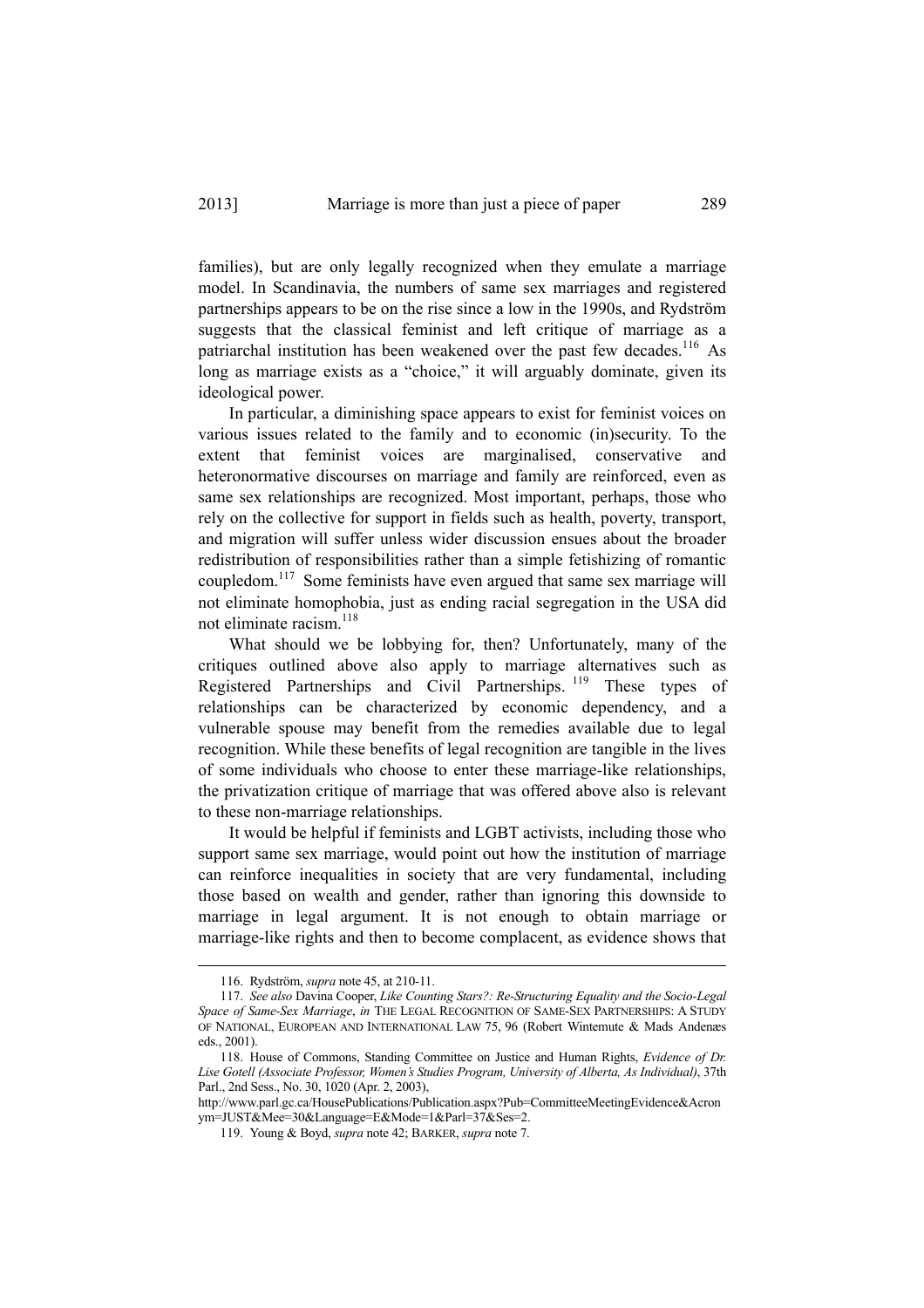marriage rights may well privilege those who are already advantaged along the lines of class, race, and even gender, and contribute to the oppression of those who are poor and otherwise disenfranchised. $120$ 

Given the weaknesses of privatized economic remedies that usually accompany legally recognized intimate relationships, numerous feminists have instead suggested that benefits such as social assistance should be extended on an individual basis, rather than focusing on adult, sexually intimate relationships as a marker of economic responsibilities.<sup>121</sup> Perhaps a society can be imagined that makes it less important to be in a legally recognized relationship in order to achieve equal respect and rights for all. As an example of activism along these lines, in Catalonia, a lesbian feminist group (Grup de Lesbianes Feministes) is fighting for the abolition of civil marriage and for the recognition of personal rights outside family or kinship relations.122 This sort of exercise of legal imagination offers some promise for a future that does not use marriage or marriage-like relationships to divide on the basis of race, class or gender. Meanwhile, it will be important to recognize that many individuals will continue to choose to enter a marriage or marriage-like relationship that is recognized by law. Improving their legal rights is an important goal for those working on intimate relationships, while at the same time searching for new ways to ensure equality and human dignity for all, including those who do not enter traditional relationships that offer economic entitlements.

 <sup>120.</sup> Kandaswamy, *supra* note 63.

 <sup>121.</sup> *See, e.g.*, Shelley A.M. Gavigan, *Paradise Lost, Paradox Revisited: The Implications of Familial Ideology for Feminist, Lesbian and Gay Engagement to Law*, 31 OSGOODE HALL L.J. 589 (1993); Paula L. Ettelbrick*, Since When is Marriage a Path to Liberation?*, *in* LESBIAN AND GAY MARRIAGE: PRIVATE COMMITMENTS, PUBLIC CEREMONIES (Suzanne Sherman ed., 1992). *See also* NANCY D. POLIKOFF, BEYOND (STRAIGHT AND GAY) MARRIAGE: VALUING ALL FAMILIES UNDER THE LAW (2008).

 <sup>122.</sup> Platero, *supra* note 34, at 336; Grup de Lesbianes Feministes (Lesbian Feminists Group), *Exploring New Ways of Insubmission in Social Representation*, 4 ANN. REV. CRITICAL PSYCHOL. 107, 109 (2005).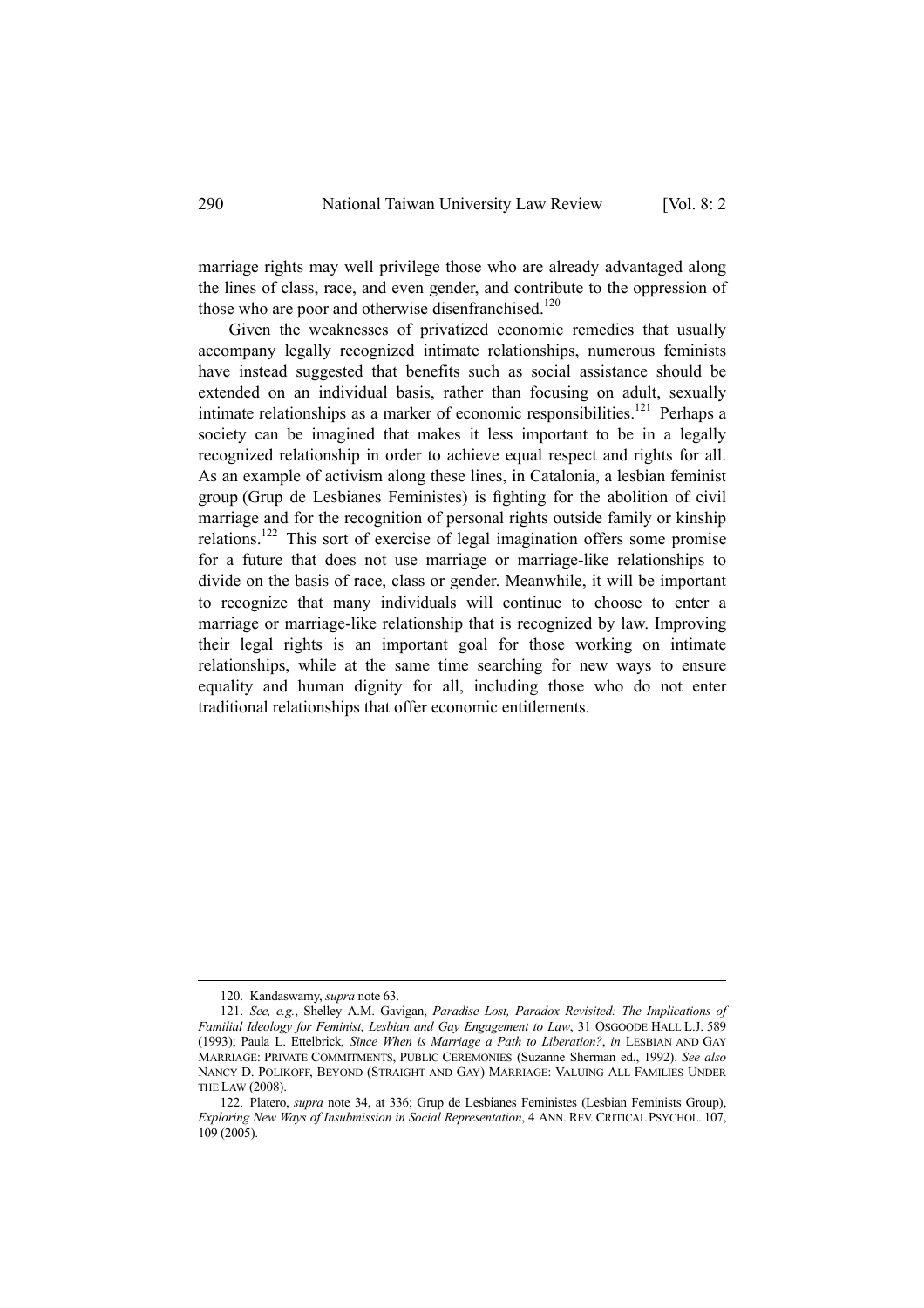#### **REFERENCES**

- Andersen, A. J. (2011). Sexual citizenship in Norway. *International Journal of Law, Policy and the Family, 25*, 120-134.
- Auchmuty, R. (2004). Same-sex marriage revived: Feminist critique and legal strategy. *Feminism and Psychology, 14*, 101-126.
- Auchmuty, R. (2012). Law and the power of feminism: How marriage lost its power to oppress women. *Feminist Legal Studies, 20*, 71-87.
- Barker, N. (2012). *Not the marrying kind: A feminist critique of same-sex marriage*. Basingstoke, England: Palgrave Macmillan.
- Bell, N. (2012, August 12). Lesbian Buddhist wedding a first for Taiwan. *Xtra*. Retrieved from http://www.dailyxtra.com/canada/news/lesbian-buddhist-wedding-firsttaiwan?market=210.
- Boyd, S. B. (1999). Family, law and sexuality: Feminist engagements. *Social and Legal Studies, 8*(3), 369-390.
- Boyd, S. & Young, C. (2003). 'From same-sex to no sex'? Trends towards recognition of (same-sex) relationships in Canada. *Seattle Journal for Social Justice, 1*(3), 757-793.
- Broch, E. (2012, May 22). Gay couples and women over 40 to receive fertility treatment through NHS. *PinkNews*. Retrieved from http://www.pinknews.co.uk/2012/05/22/gay-couples-and-women-over-40-to-receive-fertility-treatment-through-nhs/.
- Brook, H. (2000). How to do things with sex. In C. Stychin & D. Herman (Eds.), *Sexuality in the legal arena* (pp. 132-150). London, England: Athlone .
- Butler, J. (2002). Is Kinship Always Already Heterosexual? *Differences: A Journal of Feminist Cultural Studies, 13*(1), 14-44.
- Calhoun, C. (2000). *Feminism, the family, and the politics of the closet: Lesbian and gay displacement*. New York, NY: Oxford University Press.
- Canadian Charter of Rights and Freedoms, Part I of the Constitution Act, 1982, *being* Schedule B to the Canada Act, 1982, c. 11 (U.K.).
- Carmona, P. (2006, June 16). Olvidos. *Diagonal LaPlaza*. Retrieved from http://www.diagonalperiodico.net/la-plaza/olvidos.html.
- Carrington, C. (1999). *No place like home: Relationships and family life among lesbians and gay men*. Chicago, IL: University of Chicago Press.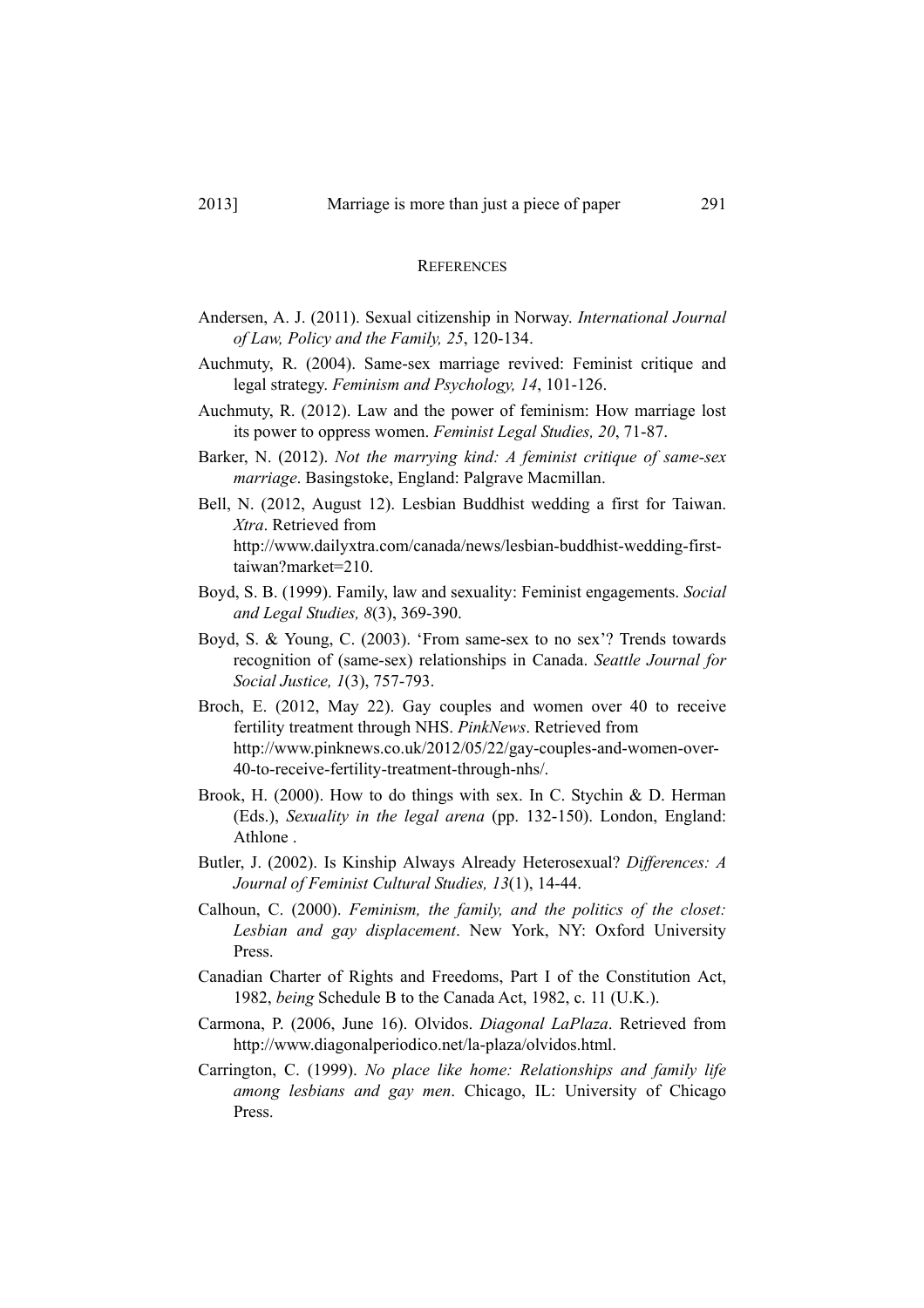- Chen, Chao-ju. (2010). Hunyin Tsowei Falu\_ Shang Tê Ihsinglien Fuch'üan Yü T'êch'üan [Marriage as heterosexual patriarchy and privilege: A legal feminist critique]. *Nü Hsiao Hsiao Chih* [*Journal of Women's and Gender Studies*]*, 27*, 113-199.
- Chen, Christie. (2013, January 23). Gay couple withdraws same-sex marriage case. *Focus Taiwan*. Retrieved from http://focustaiwan.tw/news/asoc/201301230024.aspx.
- Cherlin, A. J. (2004). The deinstitutionalization of American marriage. *Journal of Marriage and Family, 66*, 848-861.
- Civil Marriage Act, S.C. 2005, c. 33.
- Coontz, S. (2004). The world historical transformation of marriage. *Journal of Marriage and Family, 66*, 974-979.
- Cooper, D. (2001). Like counting stars?: Re-structuring equality and the socio-legal space of same-sex marriage. In R. Wintemute & M. Andenæs (Eds.), *The legal recognition of same-sex partnerships: A study of national, European and international law* (pp. 75-96). Oxford, England: Hart Publishing.
- Cossman, B. (2002). Family feuds: Neo-liberal and neo-conservative visions of the reprivatization project. In B. Cossman & J. Fudge (Eds.), *Privatization, Law, and the Challenge to Feminism* (pp. 169-217). Toronto, Canada: University of Toronto Press.
- Cossman, B. (2002). Sexing citizenship, privatizing sex. *Citizenship Studies, 6*, 483-506.
- Cox, B. J. (1997). A (Personal) Essay on Same-Sex Marriage. In R.M. Baird and S.E. Rosenbaum (Eds.), *Same*-*sex marriage*: *The moral and legal debate* (pp. 27-32). Amherst, NY: Prometheus Books.
- Criminal Law Amendment Act, 1968-69, S.C. 1968-69, c. 38.
- Crittenden, A. (2001). *The price of motherhood: Why the most important job in the world is still the least valued*. New York, NY: Metropolitan Books.
- Egan v. Canada, [1995] 2 S.C.R. 513 (Can.).
- Ettelbrick*,* P. L. (1992). Since when is marriage a path to liberation? In Sherman, S. (Ed), *Lesbian and Gay Marriage: Private Commitments, Public Ceremonies* (pp. 20-26). Philadelphia, PA: Temple University Press.
- Family Law Act, SBC 2011, c. 25.
- Fineman, M. A. (1983). Implementing Equality: Ideology, Contradiction and Social Change: A Study in Rhetoric and Results in the Regulation of the Consequences of Divorce*, Wisconsin Law Review, 1983*, 789-885.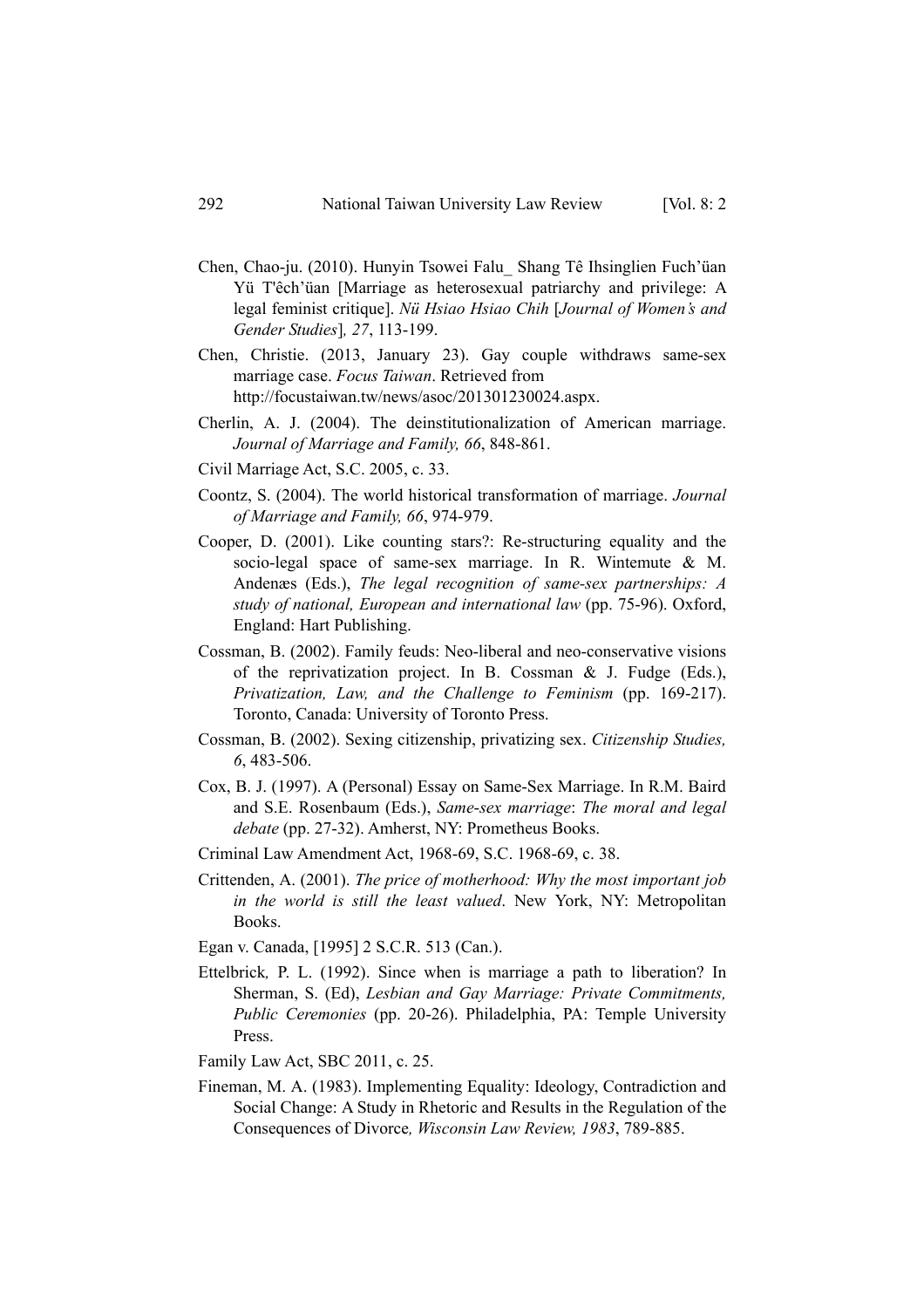- Fineman, M. A. (2004). *The autonomy myth: A theory of dependency*. New York, NY: New Press.
- Fojtová, S. (2011). Czech lesbian activism: Gay and lesbian parental rights as a challenge to patriarchal marriage. *Journal of Lesbian Studies, 15*(3), 356-383.
- Formanek, S. (2008, September 7). Demokracie, filosofie, bisexualita [Democracy, philosophy, bisexuality]. *Advojka*. Retrieved from http://www.advojka.cz/archiv/2008/28/demokracie-filosofie-bisexualita.
- Gavigan, S. A. M. (1993). Paradise lost, paradox revisited: The implications of familial ideology for feminist, lesbian and gay engagement to law. *Osgoode Hall Law Journal, 31*, 589-624.
- Gavigan, S. A. M. (2006). Equal families, equal parents, equal spouses, equal marriage: The case of the missing patriarch. *Supreme Court Law Review, 33*(2d)*,* 317-342.
- Gays in the 'Hood' [Editorial] (2005, January 31). *Globe and Mail*, p. A12.
- Green, A. I. (2010). Queer unions: Same-sex spouses marrying tradition and innovation. *Canadian Journal of Sociology, 35*(3), 399-436.
- Gross, N. (2005). The detraditionalization of intimacy reconsidered. *Sociological Theory, 23*(3), 286-311.
- Grup de Lesbianes Feministes (Lesbian Feminists Group ) (2005). Exploring new ways of insubmission in social representation. *Annual Review of Critical Psychology, 4*, 107-114.
- Halley, J. (2001). Recognition, rights, regulation, normalisation: Rhetorics of justification in the same-sex marriage debate. In R. Wintemute  $\& M$ . Andenæs (Eds.), *Legal recognition of same-sex partnerships: A study of national, European and international law* (pp. 97-111). Oxford, England: Hart Publishing.
- Halpern v. Canada (Att'y Gen.) (2003), 225 DLR 4th 529 (Can. Ont. C.A.).
- Harding, R. (2008). Recognizing (and resisting) regulation: Attitudes to the introduction of civil partnership. *Sexualities, 11*(6), 740-760.
- Hate crimes targeting LGBT community remain most violent in Canada (2012). *Egale Canada Human Rights Trust*. Retrieved from http://egale.ca/discrimination-and-hate-crimes/hate-crimes-targeting-lg bt-community-remain-most-violent-in-canada.
- Hennessy, R. (2000). *Profit and pleasure: Sexual identities in late capitalism*. New York, NY: Routledge.
- House of Commons, Standing Committee on Justice and Human Rights (2003, February 4). *Evidence of Mr. John Fisher (Director of Advocacy, Egale Canada)*. 37th Parl., 2nd Sess., No. 13. Retrieved from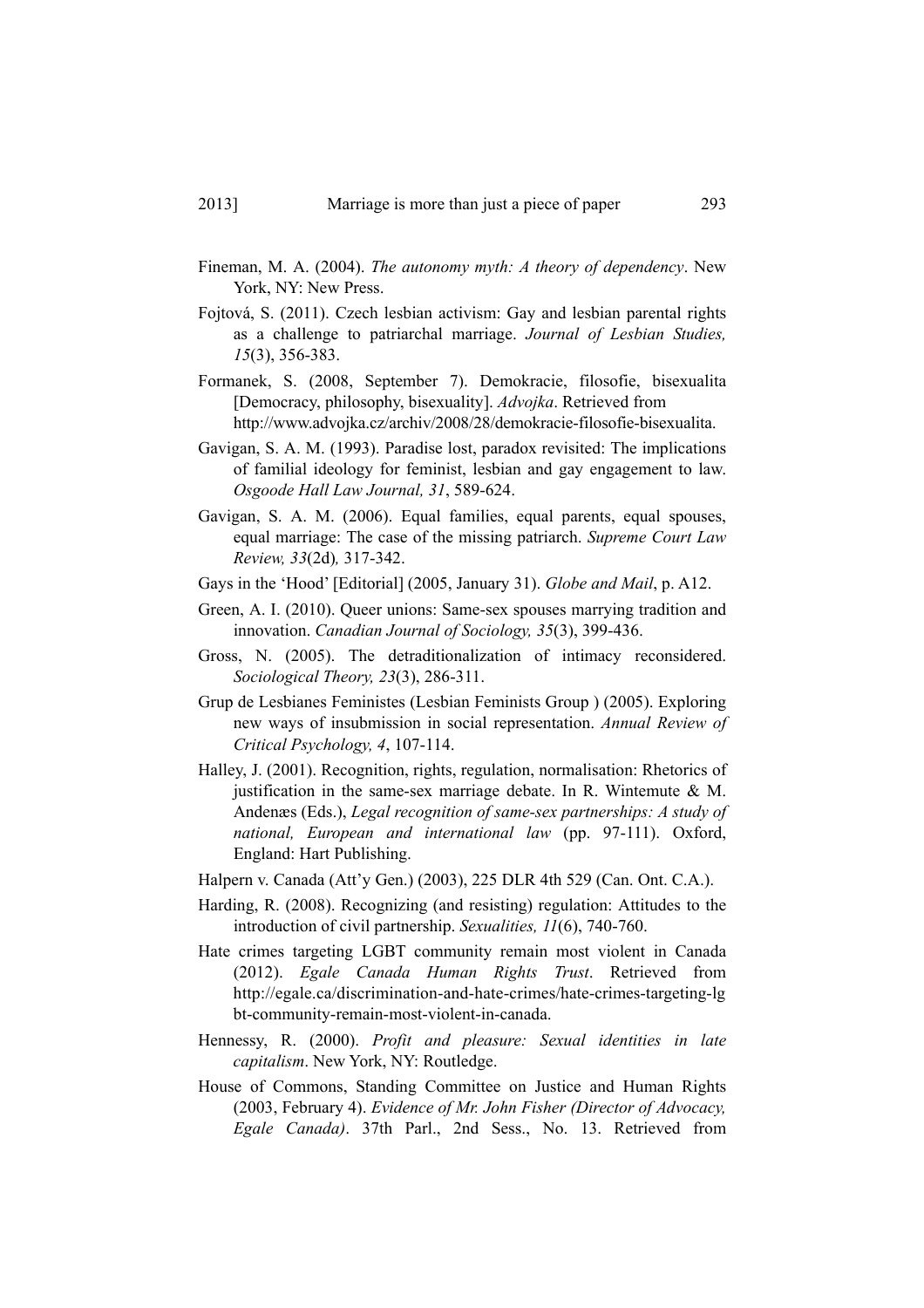http://www.parl.gc.ca/HousePublications/Publication.aspx?DocId=6794 36&Language=E&Mode=1&Parl=37&Ses=2.

House of Commons, Standing Committee on Justice and Human Rights (2003, February 6). *Evidence of Marie-France Bureau*. 37th Parl., 2nd Sess., No. 14. Retrieved from

http://www.parl.gc.ca/HousePublications/Publication.aspx?Pub=Comm itteeMeetingEvidence&Acronym=JUST&Mee=14&Language=E&Mod  $e=1$  & Parl=37 & Ses=2.

House of Commons, Standing Committee on Justice and Human Rights (2003, February 11). *Evidence of Michelle Douglas (President, Foundation for Equal Families)*. 37th Parl., 2nd Sess., No. 15. Retrieved from http://www.parl.gc.ca/HousePublications/Publication.aspx?Pub=Comm

itteeMeetingEvidence&Acronym=JUST&Mee=15&Language=E&Mod  $e=1$  & Parl=37 & Ses=2.

House of Commons, Standing Committee on Justice and Human Rights (2003, April 1). *Evidence of Ms. Dawn Barbeau*. 37th Parl., 2nd Sess., No. 29. Retrieved from

http://www.parl.gc.ca/committeebusiness/CommitteeMeetings.aspx?C mte=JUST&Language=E&Mode=1&Parl=37&Ses=2#DT20030204JUS TMEE13.

- House of Commons, Standing Committee on Justice and Human Rights (2003, April 1). *Evidence of Ms. Alison Brewin (Program Director, West Coast LEAF Association)*. 37th Parl., 2nd Sess., No. 29. Retrieved from http://www.parl.gc.ca/committeebusiness/CommitteeMeetings.aspx?C mte=JUST&Language=E&Mode=1&Parl=37&Ses=2#DT20030204JUS TMEE13.
- House of Commons, Standing Committee on Justice and Human Rights (2003, April 1). *Evidence of Ms. Martha Dow*. 37th Parl., 2nd Sess., No. 29. Retrieved from http://www.parl.gc.ca/committeebusiness/CommitteeMeetings.aspx?C

mte=JUST&Language=E&Mode=1&Parl=37&Ses=2#DT20030204JUS TMEE13.

House of Commons, Standing Committee on Justice and Human Rights (2003, April 2). *Evidence of Dr. Lise Gotell (Associate Professor, Women's Studies Program, University of Alberta, As Individual)*. 37th Parl., 2nd Sess., No. 30. Retrieved from

http://www.parl.gc.ca/HousePublications/Publication.aspx?Pub=Committ eeMeetingEvidence&Acronym=JUST&Mee=30&Language=E&Mode  $=1$  & Parl=37 & Ses=2.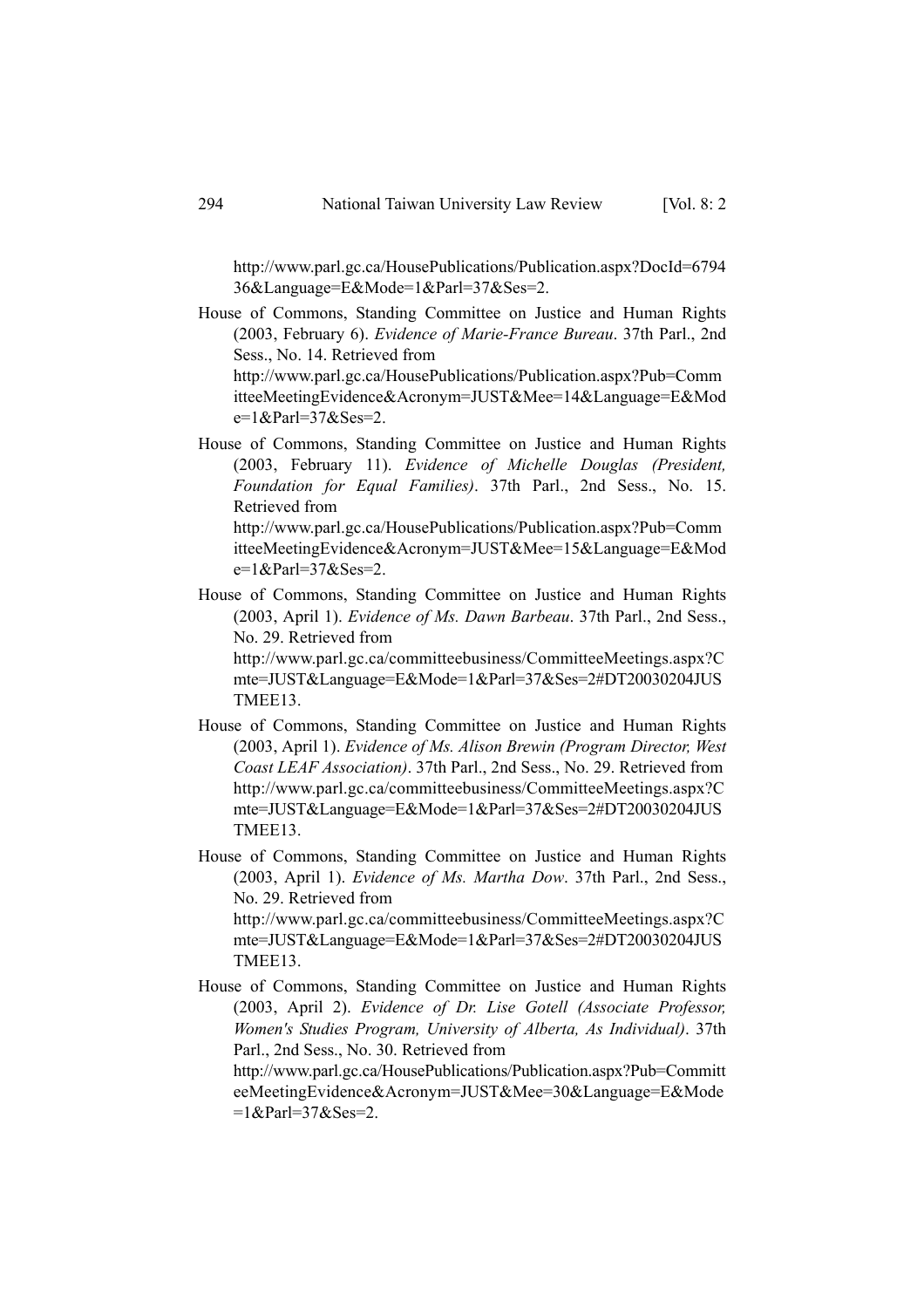- Human Rights Council (2011, November 17). Report of the United Nations High Commissioner for Human Rights on Discriminatory Laws and Practices and Acts of Violence Against Individuals Based on Their Sexual Orientation and Gender Identity. U.N. Doc. A/HRC/19/41.
- Hunter, N. D. (1995). Marriage, Law and Gender: A Feminist Inquiry. In L. Duggan & N. D. Hunter (Eds.), *Sex Wars: Sexual Dissent and Political Culture*. (pp. 107-122). New York, NY: Routledge.
- Income Tax Act, R.S.C. 1985, c. 1 (5th Supp.), s 248.
- Insley, J. (2011, Dec. 14). Unmarried couples 'should have equal inheritance rights'. *The Guardia*n. Retrieved from http://www.theguardian.com/money/2011/dec/14/unmarried-couples-eq ual-inheritance-rights.
- Joshi, Y. (2012). Respectable queerness. *Columbia Human Rights Law Review, 43*(2), 415-467.
- Kandaswamy, P. (2008). State austerity and the racial politics of same-sex marriage in the US. *Sexualities, 11*(6), 706-725.
- Kelly, F. (2009). Severing the link between marriage and children's best interests: A Canadian case study. *Equal Opportunities International, 28*, 267-279.
- Lahey, K. (1999). *Are we "persons" yet? Law and sexuality in Canada*. Toronto, Canada: University of Toronto Press.
- Lenon, S. J. (2005). Marrying citizens! Raced subjects? Re-thinking the terrain of equal marriage discourse. *Canadian Journal of Women and the Law*, *17*, 405-421.
- Liskova, K. (2006, Jan. 27). Taky chcete být normální? Homosexuálové, manželství a rodina [Do you wanna be normal too? Homosexuals, marriage, and family]. *Biograf Journal for Qualitative Research*. Retrived from http://www.biograf.org/clanek.php?clanek=3803.
- Loving v. Virginia, 388 U.S. 1(1967).
- M. v. H., [1999] 2 S.C.R. 3.
- Marriage Commissioners Appointment Under The Marriage Act (Re), 2011 SKCA 3 (Can.).
- McIvor, S. D. (2004). Aboriginal women unmasked: Using equality litigation to advance women's rights. *Canadian Journal of Women and the Law, 16*, 106-136.
- Millbank, J. (1997). Every sperm is sacred? Denying women access to fertility services on the basis of sexuality or marital status. *Alternative Law Journal, 22*, 126-129.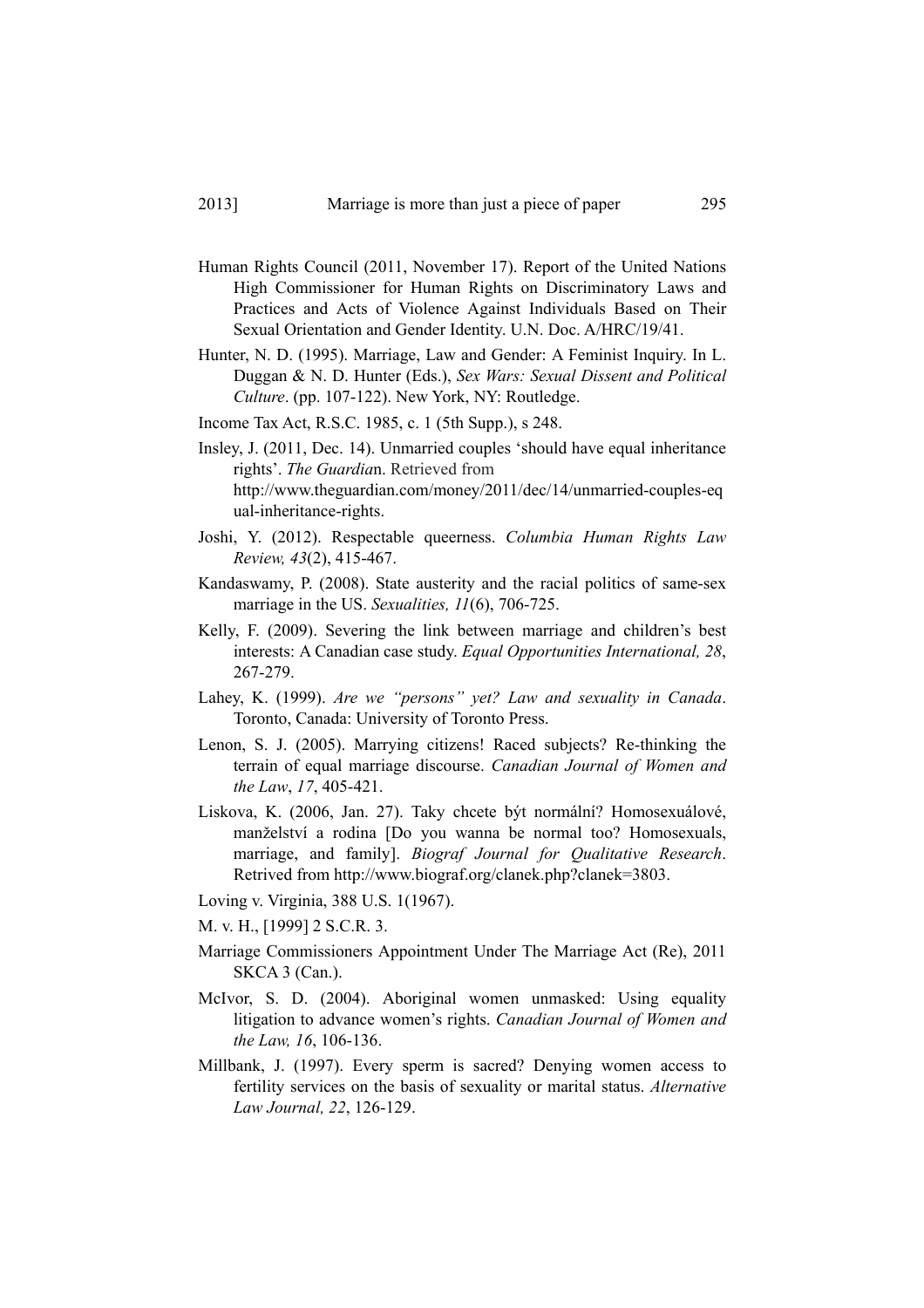- Phelan, S. (2001). *Sexual strangers: gays, lesbians, and dilemmas of citizenship*. Philadelphia, PA: Temple University Press.
- Platero, R. (2007). Love and the state: Gay marriage in Spain. *Feminist Legal Studies, 15*, 329-340.
- Polikoff, N. (1993). We will get what we ask for: Why legalising gay and lesbian marriage will not "dismantle the structure of gender in every marriage". *Virginia Law Review, 79*(7), 1535-1550.
- Polikoff, N. D. (2008). *Beyond (straight and gay) marriage: valuing all families under the law*. Boston, MA: Beacon Press.
- Reference re Same-Sex Marriage, 2004 SCC 79, [2004] 3 S.C.R. 698 (Can.).
- Robson, R. (1994). Resisting the family: Repositioning lesbians in legal theory. *Signs, 19*(4), 975-996.
- Rolfe, A. & Peel, E. (2011). 'It's a double-edge thing': The paradox of civil partnership and why some couples are choosing not to have one. *Feminism and Psychology, 21*(3), 317-335.
- Rosenberg v. Canada (Att'y Gen.) (1998), 158 DLR 4th 664 (Can. Ont. C.A.).
- Rydström, J. (2008). Legalizing love in a cold climate: The history, consequences and recent developments of registered partnership in Scandinavia. *Sexualities, 11*(1/2), 193-226.
- Rydström, J. (2011). *Odd couples: A history of gay marriage in Scandinavia*. Amsterdam, Netherlands: Aksant Academic .
- Same-Sex Rights in Canada. (2012, January 12). *CBC News*. Retrieved from http://www.cbc.ca/news/canada/story/2012/01/12/f-same-sex-rights.html.
- Sanders, D. (2013). Same-sex marriage: An old and new issue in Asia. In H. Petersen, J. M. L. Villaverde & I. Lund-Andersen (Eds.), *Contemporary gender relations and changes in legal cultures* (pp. 211-233). Copenhagen, Denmark: Djoef Publishing.
- Sharp, E. A. & Ganong, L. (2007). Living in the gray: Women's experiences of missing the marital transition. *Journal of Marriage and Family, 69*, 831-844.
- Smart, C. (1984). *The ties that bind: Law, marriage and the reproduction of patriarchal relations*. London: Routledge.
- Smart, C. (2007). Same sex couples and marriage: Negotiating relational landscapes with families and friends. *Sociological Review, 55*(4), 671-686.
- Smart, C. (2008). 'Can I be bridesmaid?' Combining the personal and political in same-sex weddings. *Sexualities, 11*, 761-776.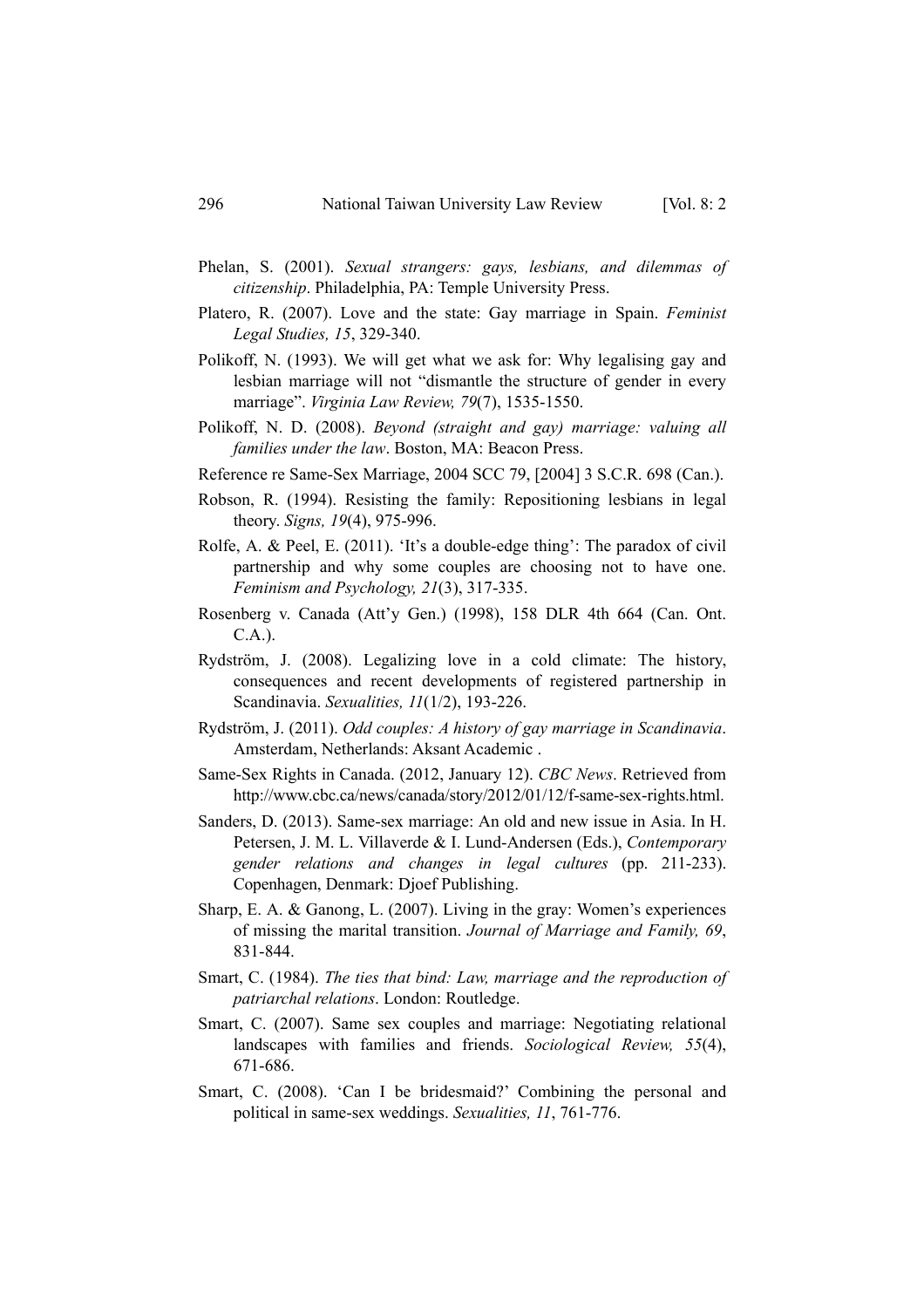- Statistics Canada (2012, September 19). 2011 Census of population: Families, households, marital status, structural type of dwelling, collectives. *The Daily*. Retrieved from http://www.statcan.gc.ca/daily-quotidien/120919/dq120919a-eng.htm.
- Statistics Canada (2012). *Portrait of families and living arrangements in Canada*. (Catalogue no. 98-312-X2011001). Retrieved from http://www12.statcan.gc.ca/census-recensement/2011/as-sa/98-312-x/9 8-312-x2011001-eng.pdf.
- Stychin, C. (2003). *Governing sexuality: The changing politics of citizenship and law reform*. Oxford, England: Hart Publishing.
- Taiwan could lead Asia with full recognition of gay rights [Editorial] (2011, September 10). *The China Post*. Retrieved from http://www.chinapost.com.tw/editorial/taiwan-issues/2011/09/10/31614 0/Taiwan-could.htm.
- Taylor, C. & Peter, T. (2011). *Every class in every school: Final report on the first national climate survey on homophobia, biphobia, and transphobia in Canadian schools*. *Egale Canada Human Rights Trust*. Retrieved from

http://egale.ca/wp-content/uploads/2011/05/EgaleFinalReport-web.pdf.

- Valverde, M. (2006). A new entity in the history of sexuality: The respectable same-sex couple. *Feminist Studies, 32*(1), 155-162.
- Women are less likely than men to participate in the labor market in most countries (2012, April 9). *The World Bank*. Retrieved from http://data.worldbank.org/news/women-less-likely-than-men-to-particip ate-in-labor-market.
- Young, C. (1994). Taxing times for lesbians and gay men: Equality at what cost? *Dalhousie Law Journal, 17*, 534-559.
- Young, C. & Boyd, S. (2006). Losing the feminist voice? Debates on the legal recognition of same sex partnerships in Canada. *Feminist Legal Studies, 14*, 213-240.
- Zylan, Y. (2011). *States of passion: Law, identity and the social construction of desire*. New York, NY: Oxford University Press.